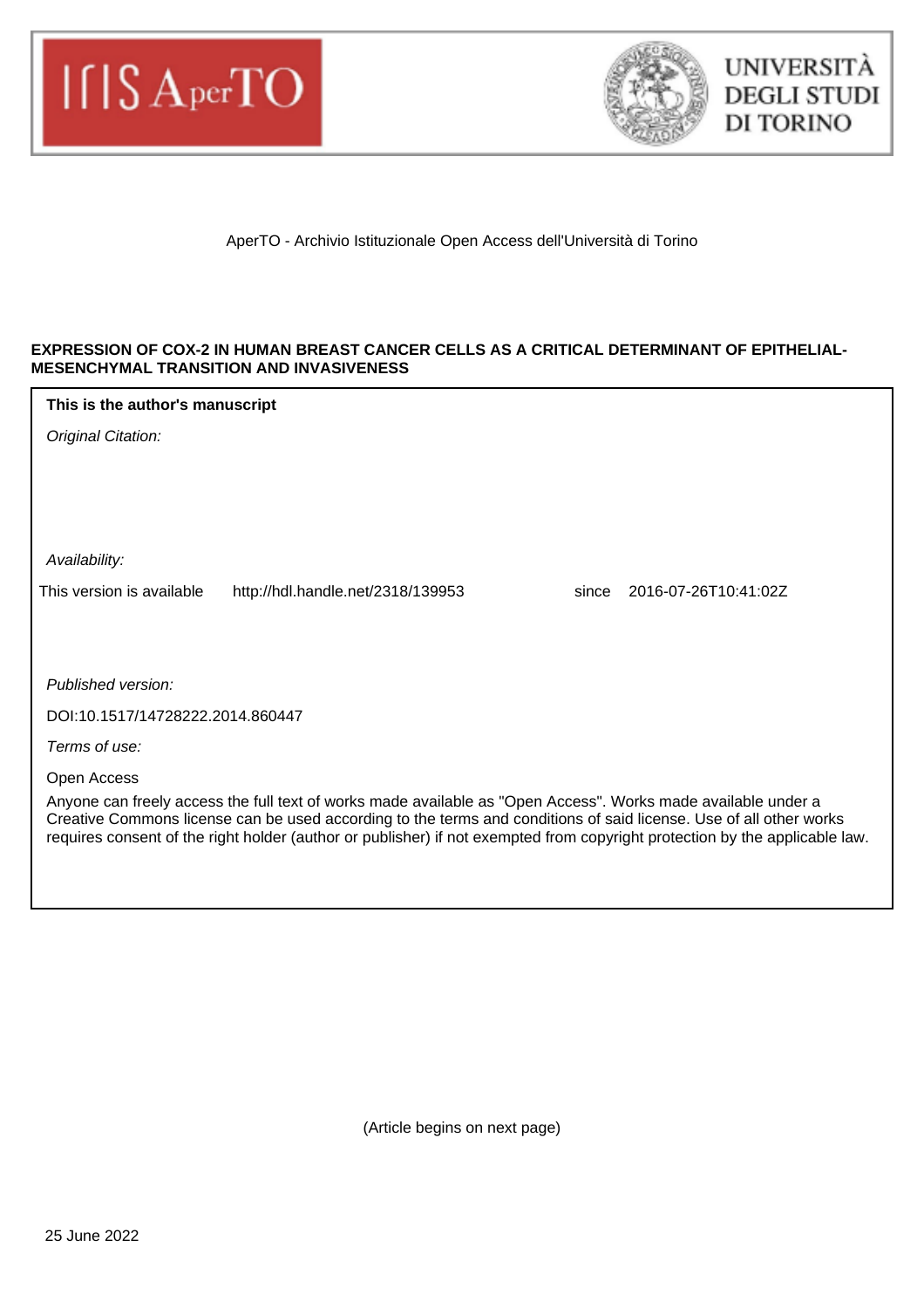

# UNIVERSITÀ DEGLI STUDI DI TORINO

This is an author version of the contribution published on:

C. BOCCA, M. IEVOLELLA, R. AUTELLI, M. MOTTA, L. MOSSO, B. TORCHIO, F. BOZZO, S. CANNITO, C. PATERNOSTRO, S. COLOMBATTO, M. PAROLA, A. MIGLIETTA EXPRESSION OF COX-2 IN HUMAN BREAST CANCER CELLS AS A CRITICAL DETERMINANT OF EPITHELIAL-MESENCHYMAL TRANSITION AND INVASIVENESS EXPERT OPINION ON THERAPEUTIC TARGETS (2014) 18 DOI: 10.1517/14728222.2014.860447

The definitive version is available at: <http://informahealthcare.com/doi/abs/10.1517/14728222.2014.860447>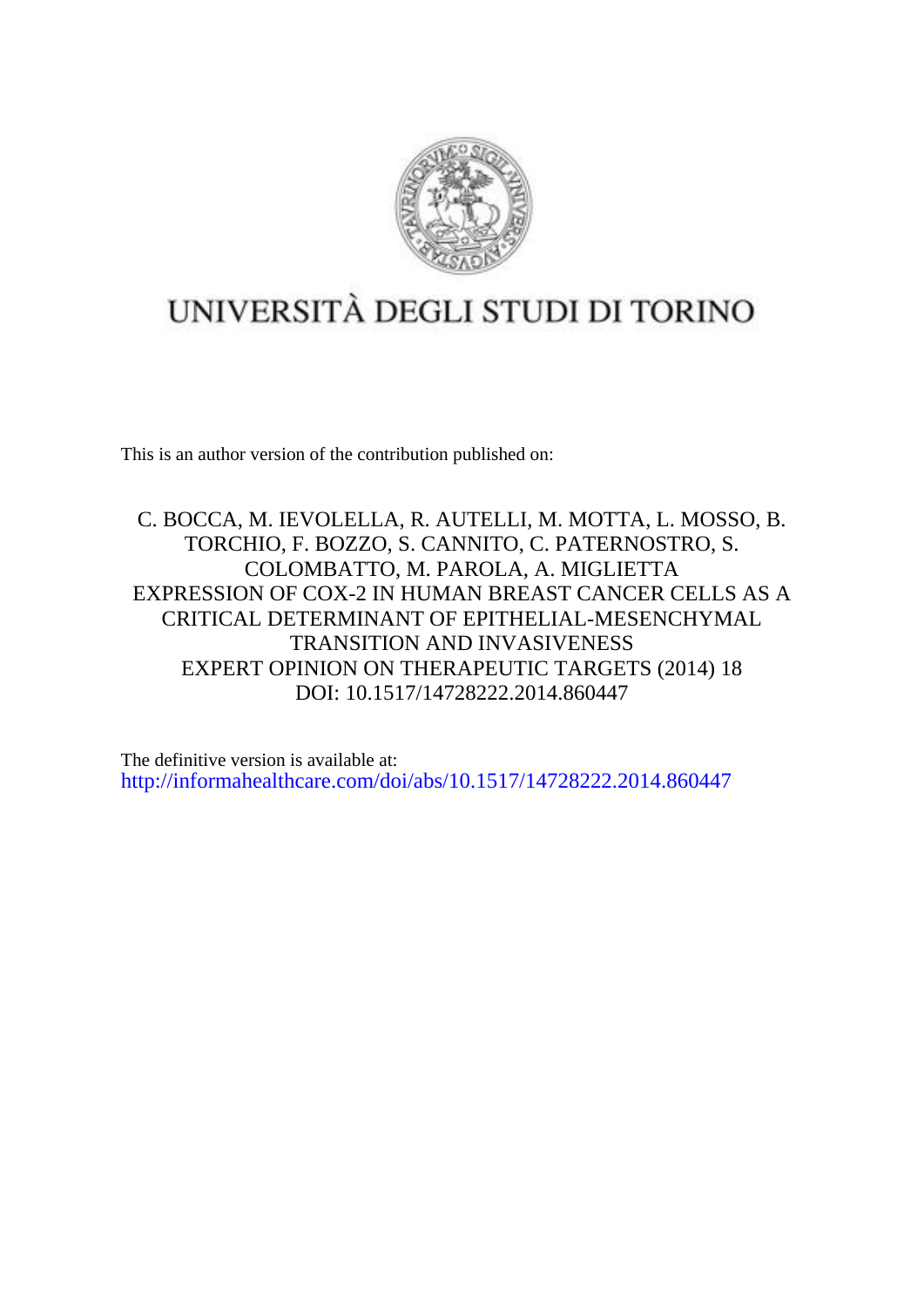## EXPRESSION OF COX-2 IN HUMAN BREAST CANCER CELLS AS A CRITICAL DETERMINANT OF EPITHELIAL-MESENCHYMAL TRANSITION AND INVASIVENESS

BOCCA CLAUDIA\*, IEVOLELLA MONICA, AUTELLI RICCARDO, MOTTA MANUELA<sup>1</sup>, MOSSO LUCIANO<sup>1</sup>, TORCHIO BRUNO<sup>1</sup>, BOZZO FRANCESCA, CANNITO STEFANIA, PATERNOSTRO CLAUDIA, COLOMBATTO SEBASTIANO<sup>2</sup>, PAROLA MAURIZIO, MIGLIETTA ANTONELLA

University of Torino, Department of Clinical and Biological Sciences - C.so Raffaello, 30 - 10125 Torino, Italy; <sup>1</sup>A.O. Ordine Mauriziano, Pathology Unit - Largo Turati  $62 - 10128$  Torino, Italy; <sup>2</sup> University of Torino, Department of Oncology – Via Michelangelo, 27 - 10125 Torino, Italy

## \*CORRESPONDING AUTHOR:

Department of Clinical and Biological Sciences - University of Torino C.so Raffaello, 30 - 10125 Torino, Italy Tel: +39 0116707756 Fax: +39 0116707753 e-mail: claudia.bocca@unito.it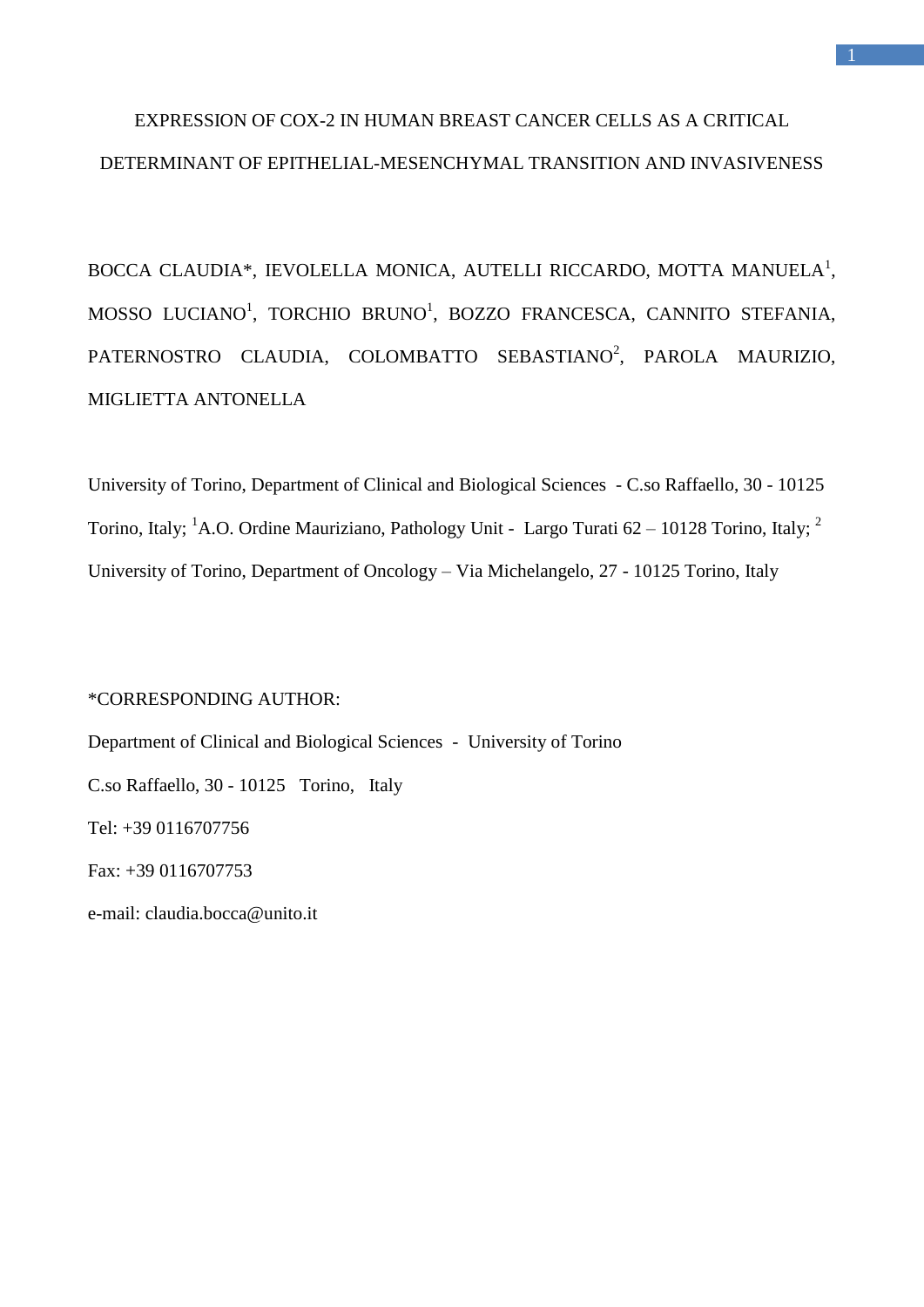## **1. ABSTRACT**

**Introduction**: Cyclooxygenase-2 (COX-2) is overexpressed in several malignancies and is implicated in breast cancer progression. *Objectives:* We investigated whether changes in COX-2 expression may affect epithelial-to-mesenchymal transition (EMT) and then invasive potential of human breast cancer cells, in relationship with hypoxia. COX-2-null MCF-7 human breast cancer cells, MCF-7 cells transiently expressing COX-2, and COX-2-expressing MDA-MB-231 cells were employed. **Results:** COX-2 overexpression resulted in down-regulation of E-cadherin and Bcatenin, up-regulation of vimentin, N-cadherin and SNAI1, suggesting EMT occurrence. COX-2overexpressing MCF-7 cells were also characterized by increased invasiveness and release of matrix-metalloproteinase-9. The above-mentioned characteristics, homologous to those detected in highly invasive MDA-MB-231 cells, were reverted by treatment of COX-2-overexpressing MCF-7 cells with celecoxib, a COX-2 specific inhibitor, partly through the inhibition of COX-2-related intracellular generation of reactive oxygen species. Hypoxia further exacerbated COX-2 expression, EMT changes and invasive ability in both COX-2-overexpressing MCF-7 cells and MDA-MB-231 cells. Finally, immunohistochemistry performed on samples from normal and neoplastic human breast tissues revealed that COX-2-positive malignant cells were also positive for EMT-related antigens, HIF-2α and the oxidative stress marker heme-oxygenase. *Conclusions:* These findings support the existence of a direct link between COX-2 overexpression, EMT and invasiveness in human breast cancer cells, emphasizing the role of hypoxic microenvironment.

KEY WORDS: COX-2; EMT; invasiveness; hypoxia; MCF-7 cells; MDA-MB-231 cells; ROS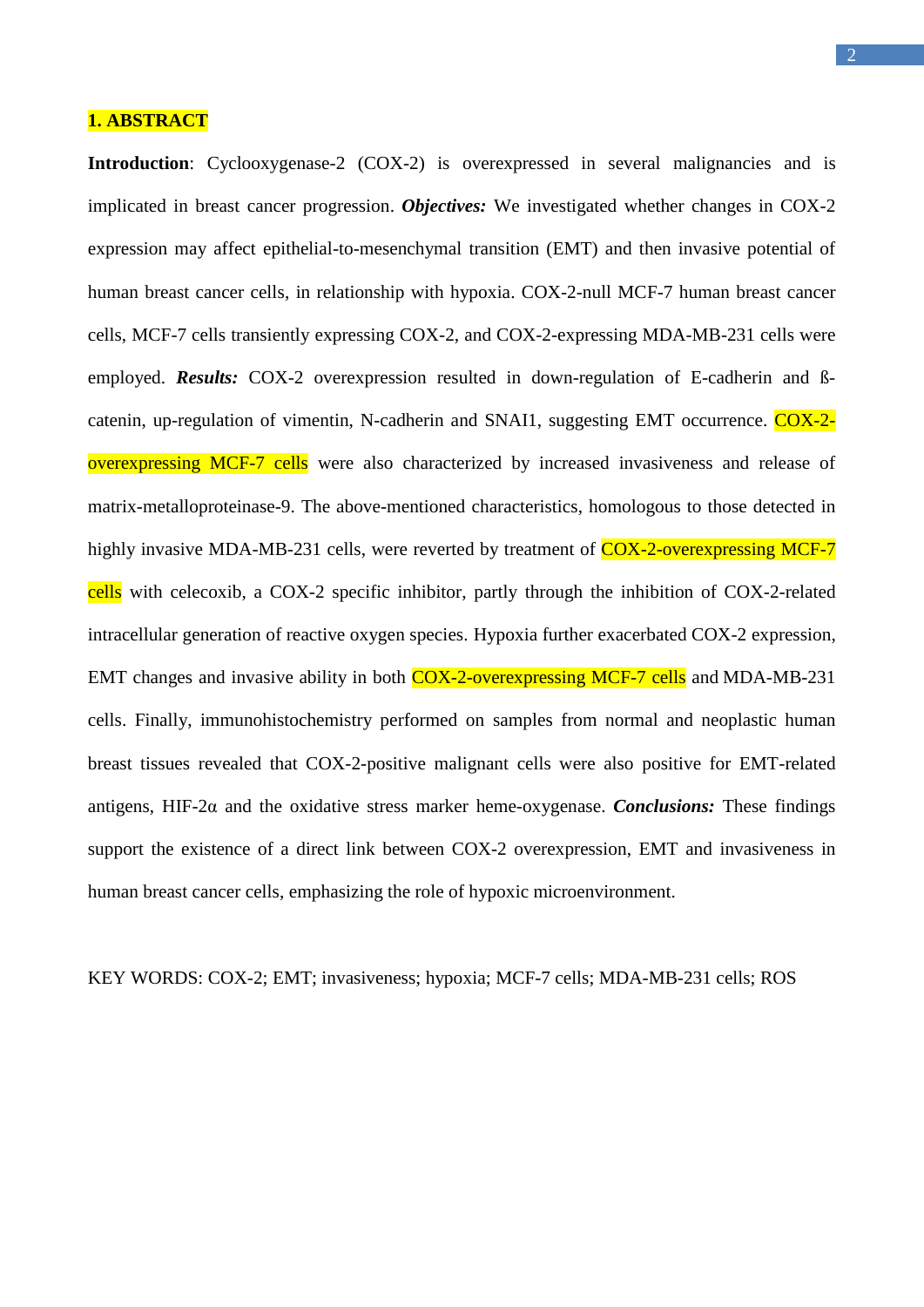#### **2. INTRODUCTION**

Breast cancer is a leading cause of death in females in the western world [1]. In the last decade several studies have outlined a link between the pathogenesis of breast cancer and the expression of cyclooxygenase-2 (COX-2) [2-5]. Deregulation of COX-2 expression leads to an increased abundance of prostaglandin  $E_2$  (PGE<sub>2</sub>), which can potentially affect most of key processes in cancer development, including proliferation, resistance to apoptosis, angiogenesis, immune suppression and invasion [6,7].

COX-2 expression in invasive breast cancer as well as its crucial role in the ability of carcinoma in situ to progress towards invasive breast cancer has been widely documented and likely depends on COX-2 role in the destruction of the basal membrane and in the formation of new blood vessels allowing tumour growth [8]. Thus, COX-2 expression has been associated with negative prognosis and disease progression [9].

According to literature, also the tumour microenvironment can play a crucial role in cancer progression [10], with fluctuation of hypoxia and nutrient deprivation being prominent features which can lead to cellular adaptation. Cell adaptation can favour survival of cancer cells and can give rise to heterogeneity and selection of resistant clones, then resulting in a more malignant phenotype [11]. Along these lines, hypoxia is indeed a common feature of solid malignant tumours and is predominantly caused by abnormal vascularization of the rapidly growing tumour mass, with areas of low oxygen pressure being heterogeneously distributed [12,13].

The key regulators of cellular responses to hypoxia are hypoxia-inducible factors (HIFs) which are known to activate and/or regulate target genes involved in a number of different cellular processes, including proliferation, angiogenesis and epithelial-to-mesenchymal transition (EMT), all linked to malignant progression [11,14,15].

EMT has emerged in recent years as a fundamental biological process, leading epithelial cells to lose their polarization and specialized junctional structures, to undergo cytoskeleton reorganization, and to acquire morphological and functional features of mesenchymal-like cells [16-19].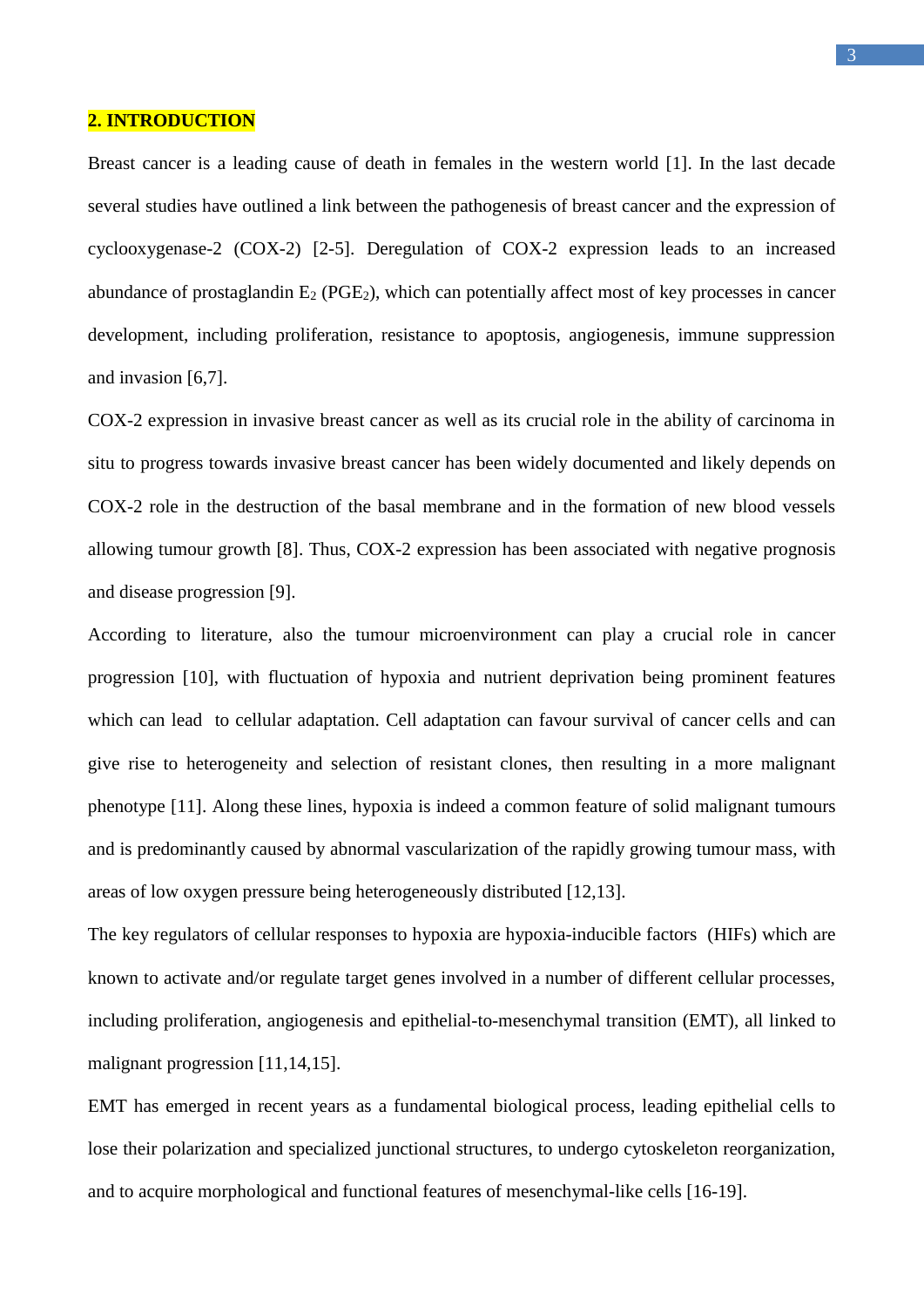One of the most convincing evidence for EMT in the clinical scenario involves the loss of selected epithelial features in cancer cells, typically involving the adherent junction proteins E-cadherin, αand β-catenin, and cytokeratins, resulting in destabilisation of cell-cell contacts and detachment of cells from surrounding ones [20]. Concomitantly, a number of mesenchymal markers are increased in their expression, including N-cadherin, vimentin, fibronectin, matrix metalloproteinases as well as the transcriptional regulator of the mesenchymal phenotype SNAI1 [21,22].

Along these lines, it has been proposed that COX-2 may be induced by the hypoxic microenvironment in colorectal and lung cancer cells via HIF-1-dependent mechanisms [23,24], an event that may enhance cell motility and invasion. Although the mechanisms underlying this scenario are still not entirely clear, hypoxia-related COX-2 up-regulation is associated with an increase in  $PGE_2$  levels [24], suggesting a role for  $PGE_2$  in the promotion of cell survival under hypoxic conditions, a property that tumour cells acquire in order to propagate and progress [15].

The present study sought to investigate the influence of the  $COX-2/PGE_2$  pathway on the behaviour of breast cancer cells, focusing the attention on the hypothesis that COX-2 up-regulation may be linked to EMT and, therefore, critical for motility, invasion, and metastasis. In order to explore this hypothesis we created a model of human breast cancer cells overexpressing COX-2, by means of transient transfection of human COX-2 cDNA into the COX-2 null [25], poorly invasive and estrogen-dependent MCF-7 human breast cancer cell line. Furthermore, COX-2 expression in human breast cancer malignancy was preliminarly examined in a panel of clinical specimens from human breast cancers.

#### **3. MATERIALS AND METHODS**

## *3.1 Materials and reagents*

Mouse monoclonal antibody for  $\beta$ -actin and anti-goat Cy3-conjugated secondary antibody were purchased from Sigma Chemical Co (MO, USA). Rabbit polyclonal antibodies for p-Akt, p-ERK1/2, N-cadherin, E-cadherin, SNAI1, HIF-1α, β-catenin, vimentin and HRP-conjugated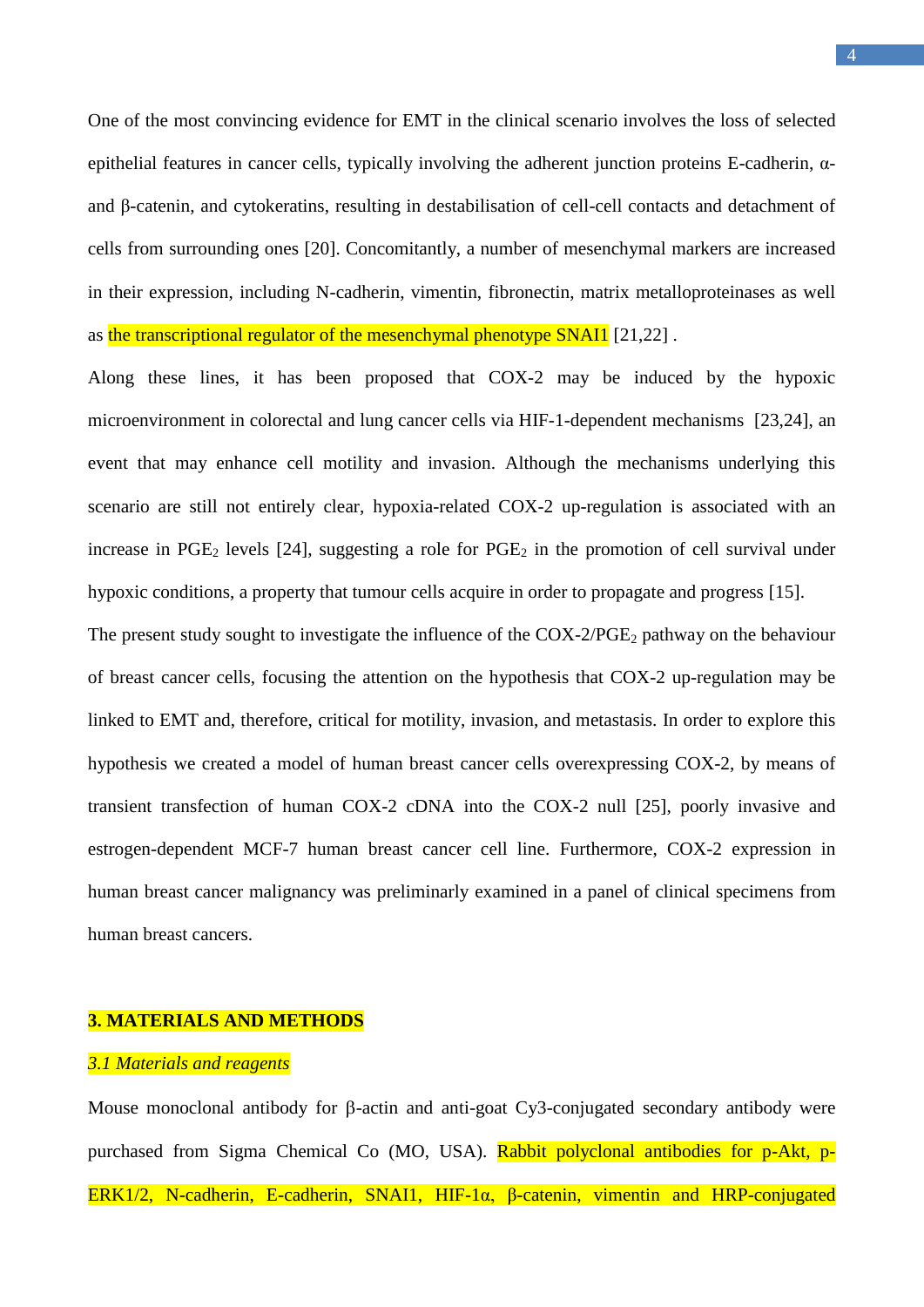secondary antibodies were purchased from Santa Cruz Biotechnology, Inc. (CA, USA). Rabbit polyclonal antibodies for HO-1 and COX-2 were from Stressgen Biotechnologies (British Columbia, Canada) and Cayman Chemical (Ann Arbor, MI, USA), respectively. Rabbit polyclonal antibody for HIF-2α was from Novus Biologicals (Cambridge, UK). Anti-rabbit Cy3-conjugated secondary antibody was from GE Healthcare Europe GmbH (Milano, Italy). Boyden chambers were from Neuro Probe Inc. (MD, USA). The X-treme GENE HP DNA transfection reagent was from Roche Diagnostics (Mannheim, Germany). Celecoxib was obtained from Sequoia Research Products Ltd (Pangbourne, UK), solubilized in dimethyl sulfoxide (DMSO) and used at a final concentration of DMSO that never exceeded 0.1%. The enhanced chemiluminescence reagent and nitrocellulose membrane (Hybond-C extra) were from GE Healthcare Europe GmbH (Milano, Italy). All other reagents were from Sigma Chemical Co (MO, USA) .

#### *3.2 Cell lines and culture conditions*

MCF-7 and MDA-MB-231 human breast cancer cells, from American Type Cell Culture (ATCC, Manassas, VA, USA), were grown and maintained in DMEM medium supplemented with 10% foetal bovine serum, 100 U/ml penicillin, 100 μg/ml streptomycin and 25 μg/ml amphotericin B. Cells were cultured at 37 °C in a humidified incubator with 5%  $CO<sub>2</sub>$  and 95% air, and regularly examined using inverted microscope.

In most of the experiments cells were seeded at  $3\times10^4$  cells/cm<sup>2</sup> density and cultured in normoxic conditions for 24 h to allow them to adhere. In experiments designed to evaluate the role of hypoxia, MCF-7 cells, COX-2-overexpressing MCF-7 cells and MDA-MB-231 cells were first seeded in normoxic conditions to obtain the desired subconfluence level (65-70%) and then incubated under strictly controlled hypoxic conditions  $(3\% O_2)$  for 2 h, 4 h, 8 h and 24 h [21].

## *3.3 Transient expression of COX-2*

For transfections, the COX-2 cDNA cloned in the pCMV-Sport6 (Source Bioscience, Nottingham, UK) was used. MCF-7 cells were seeded onto 6-well plates; after 24 h, the cells were transfected with 2 µg DNA/well of either the plasmid encoding the wild-type COX-2, or with the empty vector,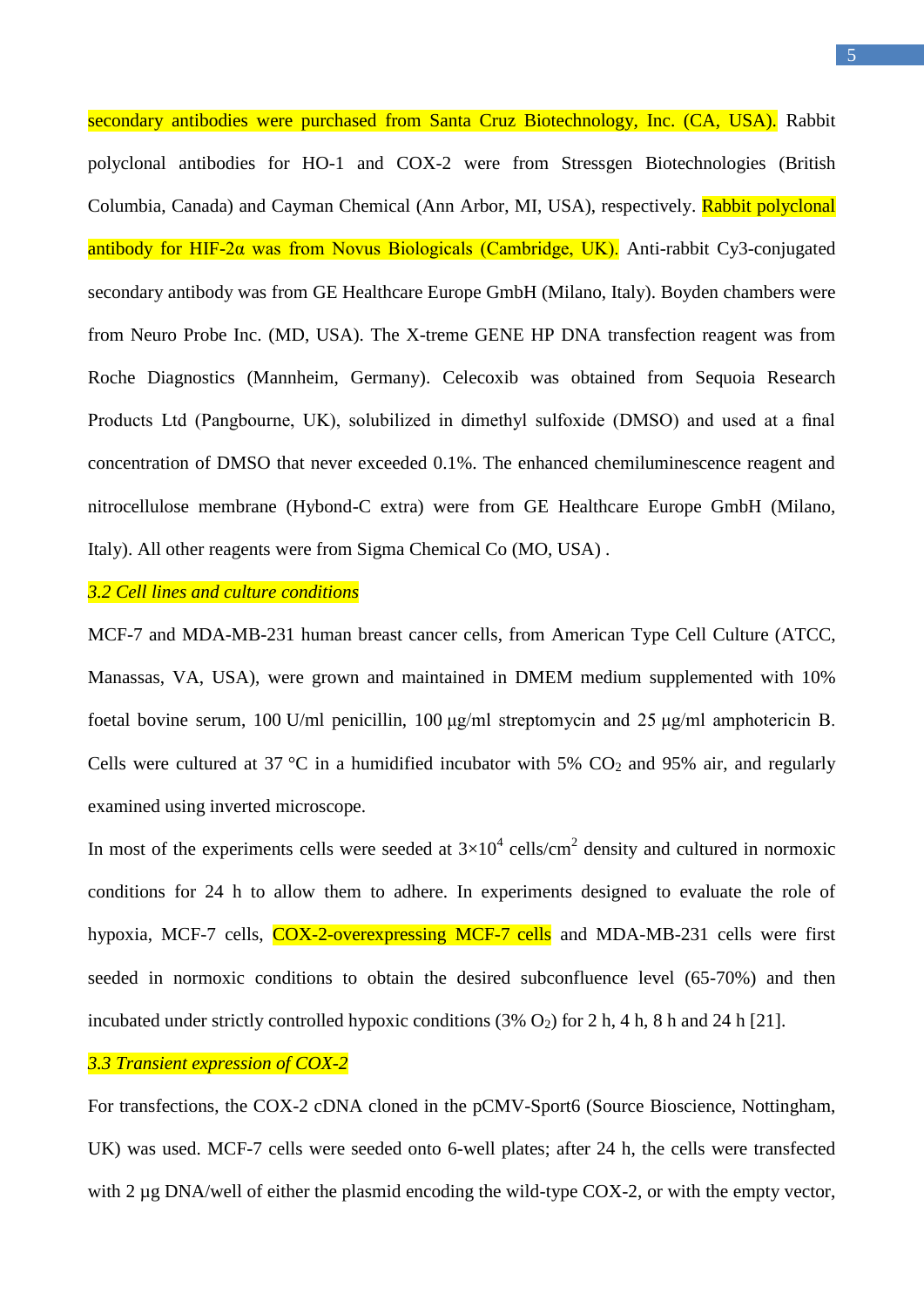using X-treme GENE HP DNA transfection reagent according to manufacturer's recommendations. Cells were allowed to grow 24 or 48 h after transfection before harvesting for the assays.

## *3.4 Detection of prostaglandin E<sup>2</sup>*

Cells plated at  $6.5 \times 10^5$  cells in F25 flasks were grown in 10% heat-inactivated FBS for 24 h, washed with PBS and serum starved for 24 h. Cells were exposed for 30 min to 10 μM sodium arachidonate (Sigma Chemical Co, MO, USA); then, the medium was collected from culture plates to evaluate  $PGE_2$  production using an Enzyme Immunoassay (EIA) according to manufacturer's instructions (Cayman Chemical, Ann Arbor, MI).

#### *3.5 Viability assay*

Cells were seeded in 12-well culture plates and treated as required. Cells were incubated with trypan blue solution (0.5% in NaCl) for 5 min to assess cell viability. Finally, cells were transferred to a Bürker chamber and counted by light microscope. Dead cells were defined as those stained with the dye.

#### *3.6 Total extracts*

Cells were seeded in  $75 \text{ cm}^2$  plates and treated as required. Cells were then re-suspended in lysis buffer containing 20 mM Tris-HCl (pH 7.4), 150 mM NaCl, 5 mM ethylenediaminetetraacetic acid (EDTA), 0.1 mM phenylmethyl-sulfonyl fluoride (PMSF), 0.05% aprotinin, 0.1% Igepal and then incubated for 30 min at 4 °C. The suspension was centrifuged for 25 min at 12000 rpm and the supernatant was saved as the total extract. Protein levels were measured using a commercially available assay (Protein Assay Kit 2, Bio-Rad Laboratories, Milano, Italy) with bovine serum albumin as a standard.

#### *3.7 Western blotting*

Total extracts were then subjected to sodium dodecyl sulphate-polyacrylamide gel electrophoresis on 12, 10 or 7.5% acrylamide gels (Bio-Rad Laboratories, Milano, Italy). The blots were incubated first with desired primary antibody and then with peroxidase-conjugated anti-mouse or anti-rabbit antibodies in Tris-buffered saline-Tween containing 2% (wt/vol) non-fat dry milk, and developed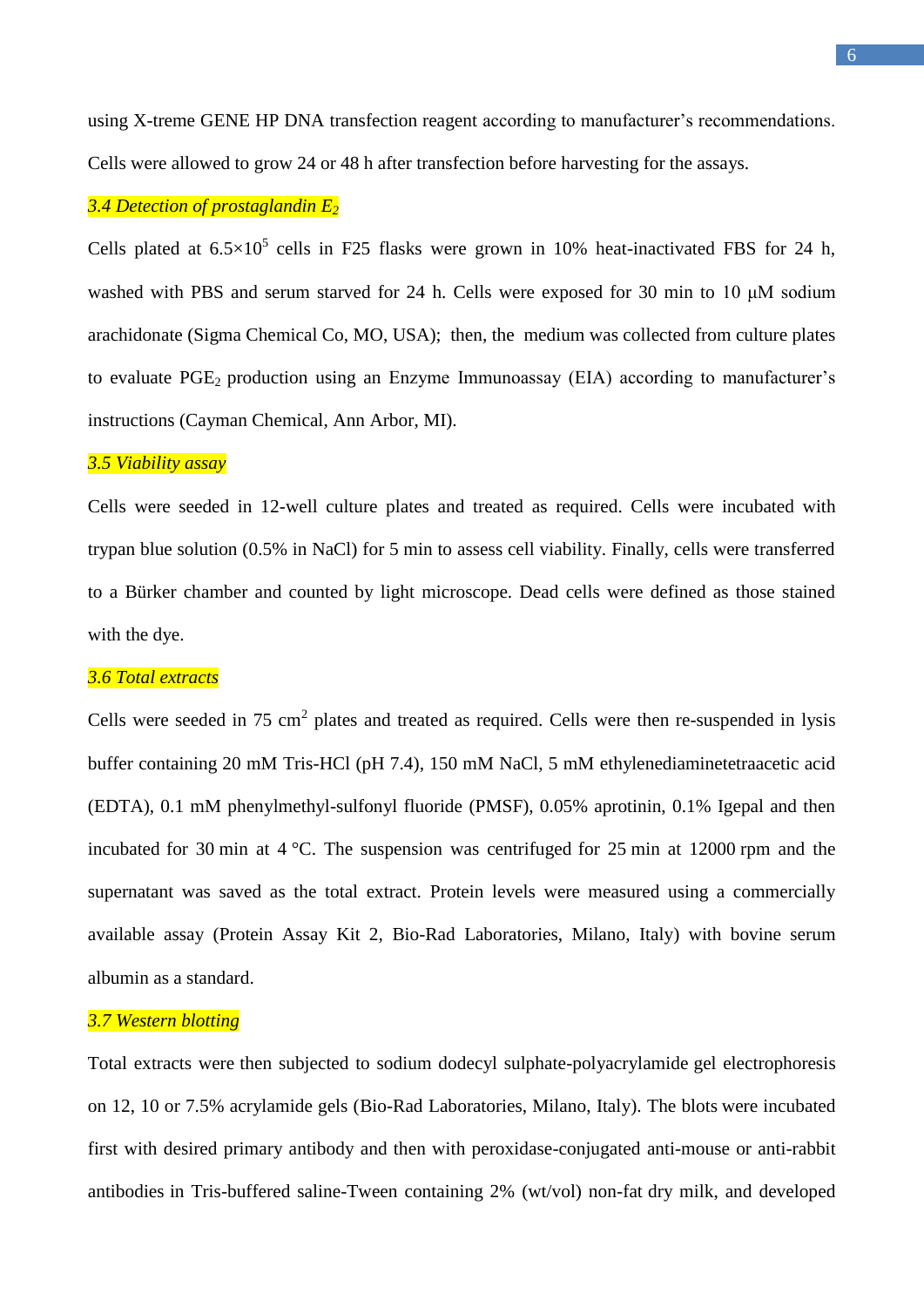with the enhanced chemiluminescence reagent. Band intensities were quantified by densitometry (VersaDoc Imaging System 3000, Bio-Rad Laboratories, Milano, Italy) and the expression of proteins was reported as a proportion of β-actin protein expression to monitor gel loading.

## *3.8 Morphological analysis*

For indirect immunofluorescence, cells were seeded on 6-well culture plates, allowed to adhere for 24 h and then treated. After treatment, the cells were fixed and permeabilized with methanol/acetone (1:1,  $v/v$ ). Cells were then incubated with polyclonal antibodies for COX-2, Ecadherin, N-cadherin, or SNAI1, or with monoclonal antibodies for β-catenin. Immune positivity was revealed by means of appropriate Cy3-conjugated secondary antibody and cells were then stained with Hoechst to detect nuclei. After PBS washings, the slides were mounted with H2O/glycerol (1:1) and viewed under a fluorescence microscope (Carl Zeiss, Jena, Germany).

Immunohistochemistry was performed on sections from archived paraffin-included specimens obtained from patients with breast cancer diagnosed during the period 2010-2011 in A.O. Ordine Mauriziano, Pathology Unit, Torino, Italy. Briefly, after microwave antigen retrieval, sections (2 μm thick) were incubated with rabbit polyclonal antibodies against COX-2, E-cadherin, HIF-2α, SNAI1 and HO-1 (final dilutions: 1:50, 1:100, 1:100, 1:50 and 1:400, respectively) and then incubated with EnVision HRP-labelled (DAKO Corporation, Carpinteria, CA, USA) antibodies directed against rabbit antigen [26]. Immunohistochemical reactions were visualized by 3′ diaminobenzidine tetrahydrochloride as chromogen substrate. Negative controls were performed by replacing the respective primary antibodies by isotype- and concentration-matched irrelevant antibody.

#### *3.9 Invasion assay*

Cell invasion was analyzed by employing Boyden chambers equipped with 8 μm porosity polyvinylpyrrolidone-free polycarbonate filters that were coated with 50 μg/ml of Matrigel solution. The filters were then fixed in ice-cold methanol and stained with crystal violet solution. Cell invasion was quantified by counting, with a Zeiss microscope (Oberkochen, Germany) equipped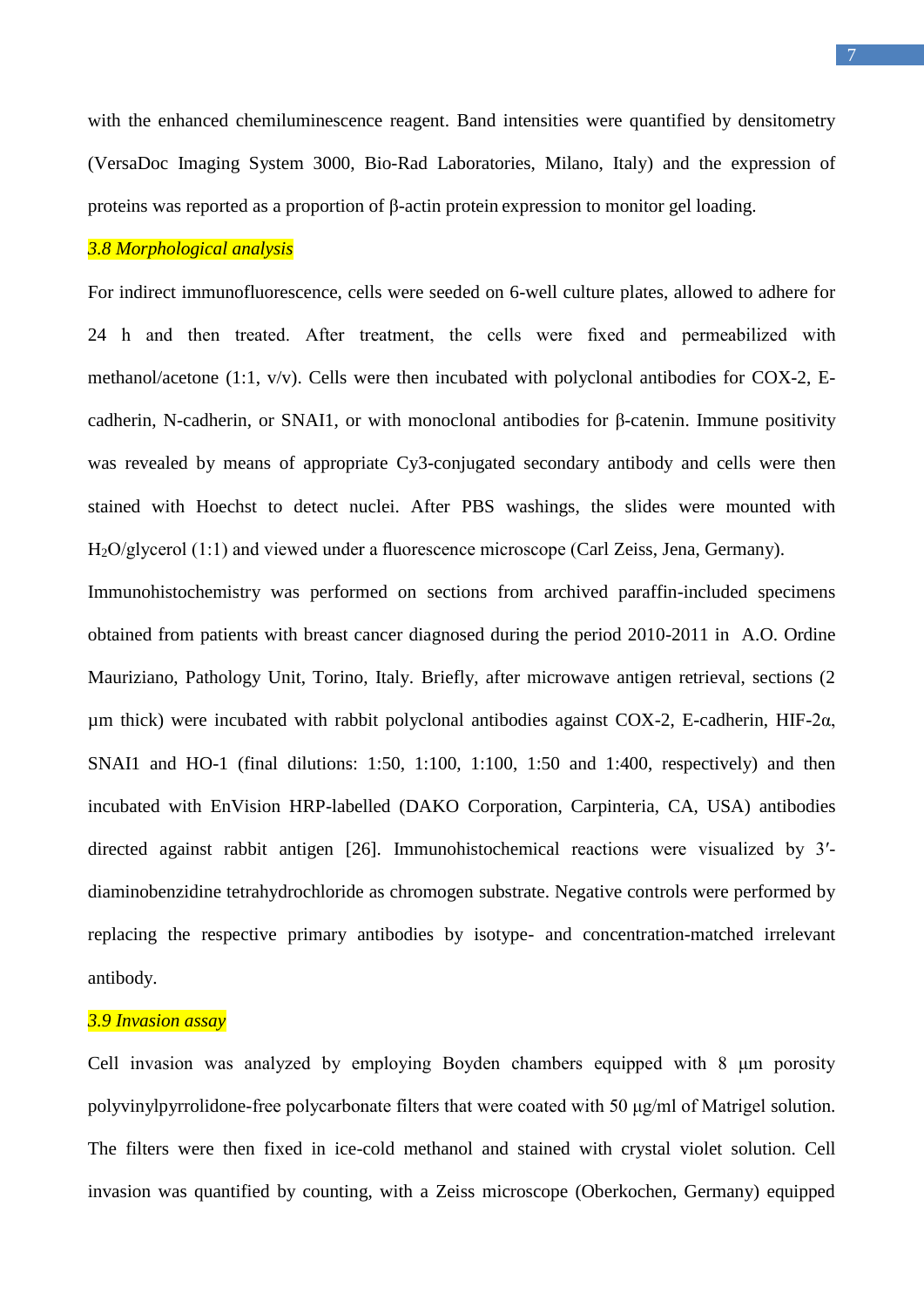with bright-field optics (400x final magnification), crystal violet-stained cells that invaded Matrigel. For each filter, cells in 10 randomly chosen fields were counted and expressed as the number of invading cells per high-power field.

## *3.10 Zimography*

Analysis of the activity of MMPs was performed on culture medium by means of gelatin zymography in 0.1% gelatin-30% acrylamide gels. Equal amounts of culture medium were loaded in each lane properly diluted in Sample Buffer 2X (0.5 M Tris HCl pH 6.8, glycerol, 10% SDS, 0.1% Bromophenol Blue, distilled water, without β-mercaptoethanol) and the overall procedure was performed as previously described [21]. Gelatinolytic activity of MMPs was detected as the clear zones of lysis against a blue background. Protein molecular weight marker was also run simultaneously with the test samples. Images were digitalized by mean of VersaDoc 4000 and analyzed with Quantity One software (Bio-Rad Laboratories, Milano, Italy).

## *3.11 Detection of intracellular generation of ROS*

Generation of intracellular ROS was analyzed by the semi-quantitative technique based on the use of the 2′,7′-dichlorodihydrofluorescein diacetate (DCFH-DA). MDA-MB-231 cells were seeded in 12-well culture plates  $(10<sup>5</sup>$  cells per well). For comparative purposes, cells were treated or not with 50  $\mu$ M hydrogen peroxide (H<sub>2</sub>O<sub>2</sub>, positive control) for 15 min under normoxic conditions. ROS (green fluorescence) has been detected by using the conversion of DCFH-DA (used at 5 μM concentration for 15 min) into the corresponding fluorescent derivative [27]. Cells were observed and photographed under a Zeiss fluorescence microscope (600x final magnification).

#### *3.12 Statistical analysis*

Statistical significance of differences between independent groups were analyzed using the one-way ANOVA test with Bonferroni post hoc multiple comparisons. All values are expressed as means  $\pm$ SD, and differences were considered significant at  $p<0.05$ .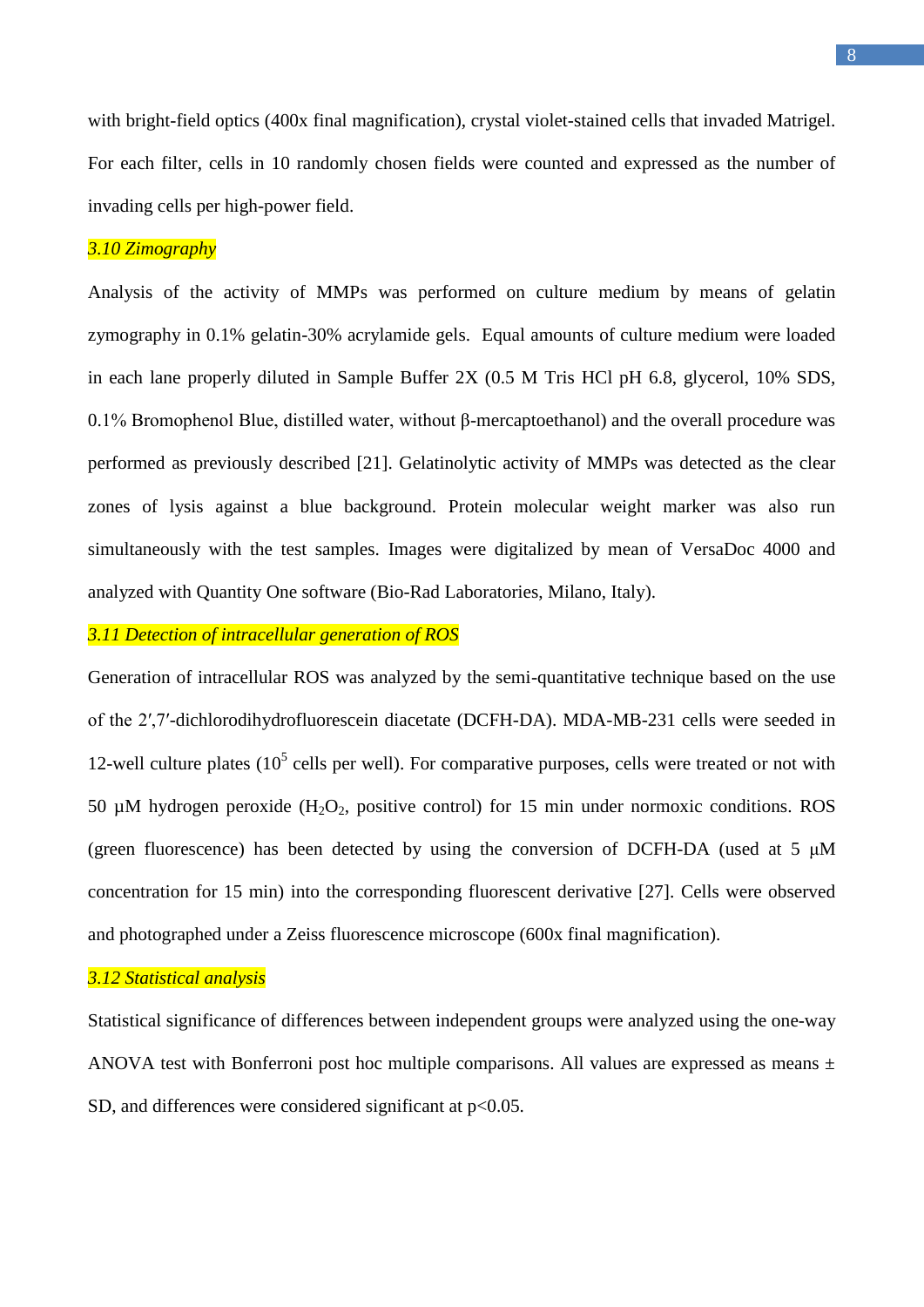## **4. RESULTS**

## *4.1 COX-2 expression and prostaglandin production*

MCF-7 human breast tumour cell line, that lacks endogenous COX-2 expression, was transiently transfected with either human COX-2 cDNA or the empty vector (control $_{VECTOR}$ ) by employing Xtreme GENE HP DNA transfection reagent, chosen for its high efficiency of transfection and for low cytotoxicity (Fig. 1A). After transfection, the cells were allowed to grow for 48 h, then the presence of COX-2 protein was analyzed by western blotting. As shown in Figure 1B, COX-2 protein level was strongly increased in **transfected MCF-7 cells**, while the COX-2 band was not detectable in control and in control<sub>VECTOR</sub> MCF-7 cells. The overexpression of COX-2 was also confirmed by indirect immune fluorescence that revealed the appearance of cytoplasmic COX-2 immune reactivity only in transfected cells (Fig. 1C).

In order to obtain a better estimate of the COX-2 protein level and of its enzyme activity, the production of the PGE2, the major product of COX-2-initiated arachidonic acid metabolism**,** was measured in the culture medium with an EIA immunoassay. As expected, only COX-2 overexpressing MCF-7 cells produced high levels of  $PGE<sub>2</sub>$  whereas its release was negligible in both control cells (Fig. 1D) and in control $_{VECTOR}$  cells (data not shown). These results indicate that in transfected cells the overexpressed COX-2 protein is biologically active.

## *4.2 EMT features in COX-2- overexpressing cells*

The morphological changes characteristic of cells undergoing EMT are accompanied by a shift in gene expression from an epithelial to a mesenchymal repertoire. To determine whether COX-2 promotes such a shift, both the expression and cellular distribution of selected EMT markers have been investigated by western blotting and immune fluorescence. In COX-2-overexpressing cells, Ecadherin and β-catenin protein levels are significantly diminished with respect to control and control<sub>VECTOR</sub> cells (Fig. 2A). Accordingly, positivity for E-cadherin and β-catenin under immune fluorescence was similarly reduced in COX-2-overexpressing MCF-7 cells versus parental MCF-7 cells, then essentially confirming immunoblot findings (Fig. 2B). Down-regulation of E-cadherin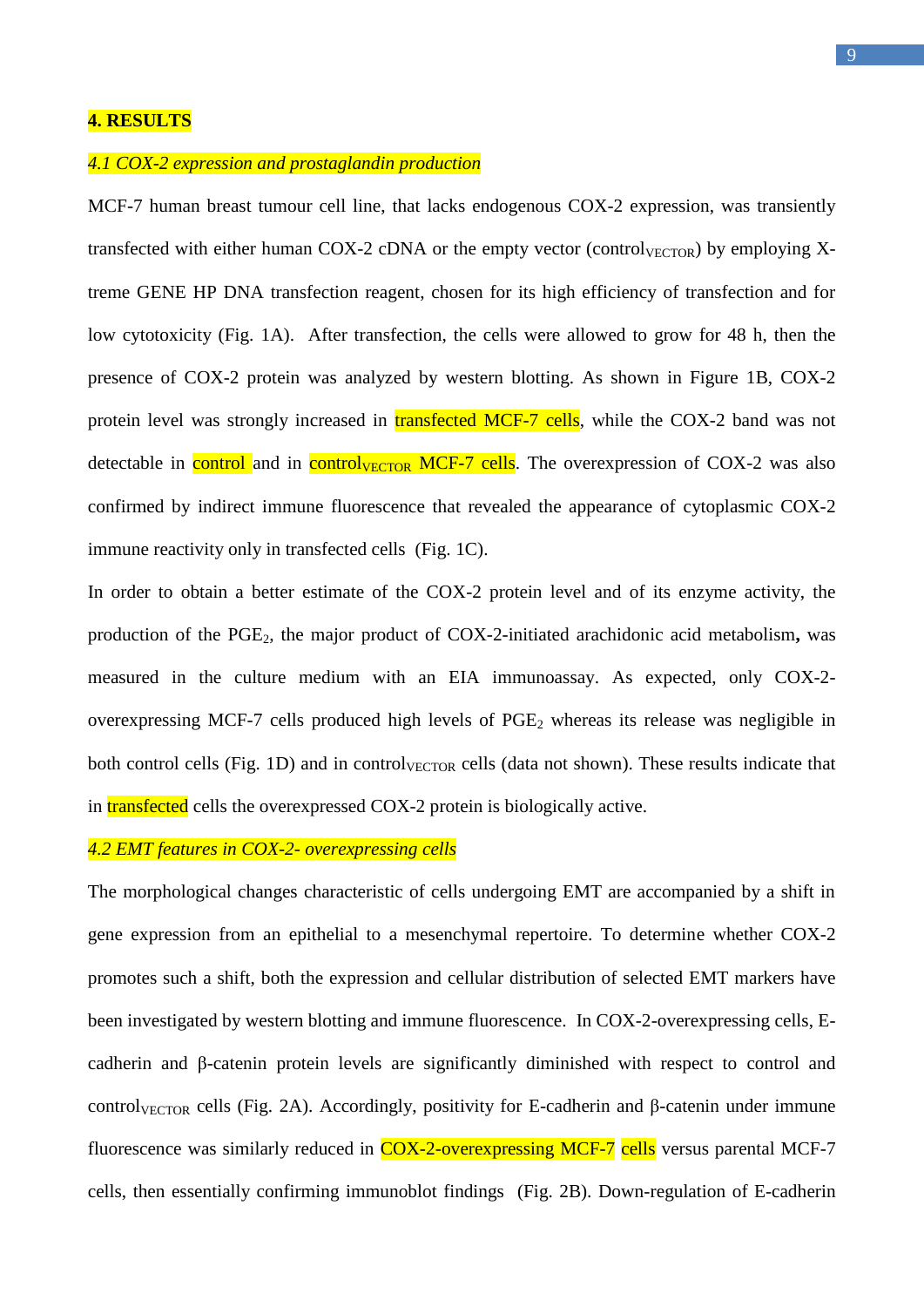expression in COX-2-overexpressing MCF-7 cells is associated with an increased expression level of the transcriptional repressor SNAI1 (Fig. 2A), that is also significantly localized in the nuclei of transfected cells (Fig. 2B).

Concomitantly, transfected cells presented an increased expression of the mesenchymal markers Ncadherin and vimentin (Fig. 2A) and again N-cadherin increased expression was confirmed by immune fluorescence analysis (Fig. 2B).

#### *4.3 Roles of MAPK and PI3K*/*Akt in EMT induction*

The implementation of EMT also depends on the concomitant activity of a variety of signaltransduction pathways, including ERK/MAPK and PI3K/Akt which, in turn, are also relevant for cell proliferation and survival [16]. Therefore, we determined the possible involvement of ERK1/2 and Akt kinase pathways in COX-2-dependent induction of EMT. Although literature data suggest that activation of ERK/MAPK is usually required for a complete EMT in a variety of tumour models [17], in transfected MCF-7 cells no significant increase in the level of the phosphorylated isoforms of ERK was observed (Fig. 3A). Whether PI3K/Akt pathway is concerned, the expression levels of the active form of Akt (p-Akt), the most important downstream effector of PI3K signalling, was significantly higher in transfected MCF-7 cells as compared to control and  $control<sub>VECTOR</sub>$  cells (Fig. 3A). Since this signalling component has been described, following activation, to phosphorylate and then inhibit GSK3β [28], a critical signalling cross-road in maintaining the epithelial phenotype, we evaluated the level of expression of GSK3β in transfected MCF-7 cells. Western blotting analysis revealed that COX-2 overexpression resulted in an apparent increase of the phosphorylated (inactive) form of GSK3β (Fig. 3A), a scenario which is known to be potentially consistent with the acquisition of mesenchymal morphology.

## *4.4 COX-2 modulation of cell invasiveness*

We next evaluated whether COX-2 overexpression might be associated with an increase in cell invasiveness. Interestingly, we found that COX-2-overexpressing MCF-7 cells were three-fold more invasive than parental cells (Fig. 3B), and the increased invasiveness was accompanied by a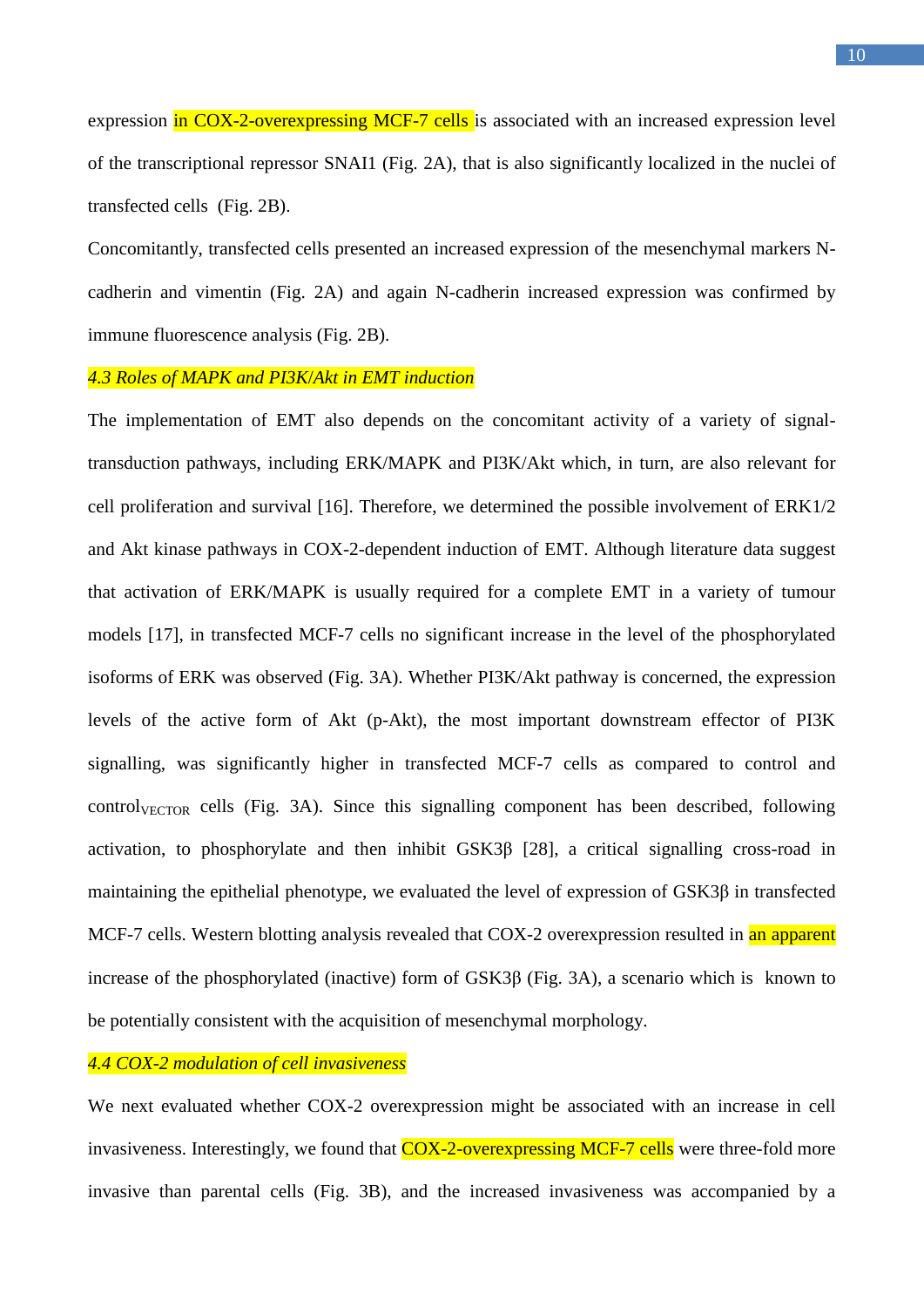relevant increase of matrix metalloproteinase (MMP)-9 release in the culture medium with respect to parental cells (Fig. 3C), whereas MMP-2 was undetectable (not shown). MMPs are secreted proteolytic enzymes important in promoting invasion through the extracellular matrix. Among them, gelatinases MMP-2 and MMP-9 mediate tumour invasion and metastasis through the degradation of collagen IV and their overexpression has been associated with a more aggressive tumour phenotype.

#### *4.5 Inhibition of EMT with a COX-2 inhibitor*

Next, we evaluated the role of COX-2 in inducing EMT and then increased invasiveness by an alternative experimental approach involving the use of a COX-2 specific inhibitor, celecoxib. Accordingly, COX-2-overexpressing MCF-7 cells as well as parental MCF cells were treated with celecoxib at 10, 25 and 50 µM concentrations and its effect on cell viability was analyzed. Results obtained confirmed our previous findings  $[4]$ , as in both MCF cells (Fig. 4A) and  $\overline{COX-2}$ overexpressing MCF-7 cells (Fig. 4B) the drug can induce a progressive decrease in cell viability, with the most relevant effects on cell viability being detected in the presence of 50  $\mu$ M celecoxib; as a consequence, 50 µM celecoxib was not further used in the other experiments.

When **transfected** cells were exposed to celecoxib at 10 and 25  $\mu$ M concentrations in order to evaluate effects on selected EMT markers (Fig. 4C), celecoxib was found to result in an apparent increase in E-cadherin and β-catenin levels as well as in a reduction of N-cadherin levels as compared to transfected only cells. Remarkably, results shown in Figure 4D indicate that celecoxib treatment was also able to reduce cell invasiveness in a dose-dependent fashion, a finding that supports the notion that COX-2 overexpression is required to maintain the increased invasive potential. Moreover, it should be noted that apparent recovery of epithelial phenotype as well as inhibition of invasiveness were already evident in the presence of 10 µM celecoxib, a concentration unable to affect viability in either parental or transfected MCF-7 cells.

*4.6 Hypoxia modulation of COX-2 expression and EMT phenotype*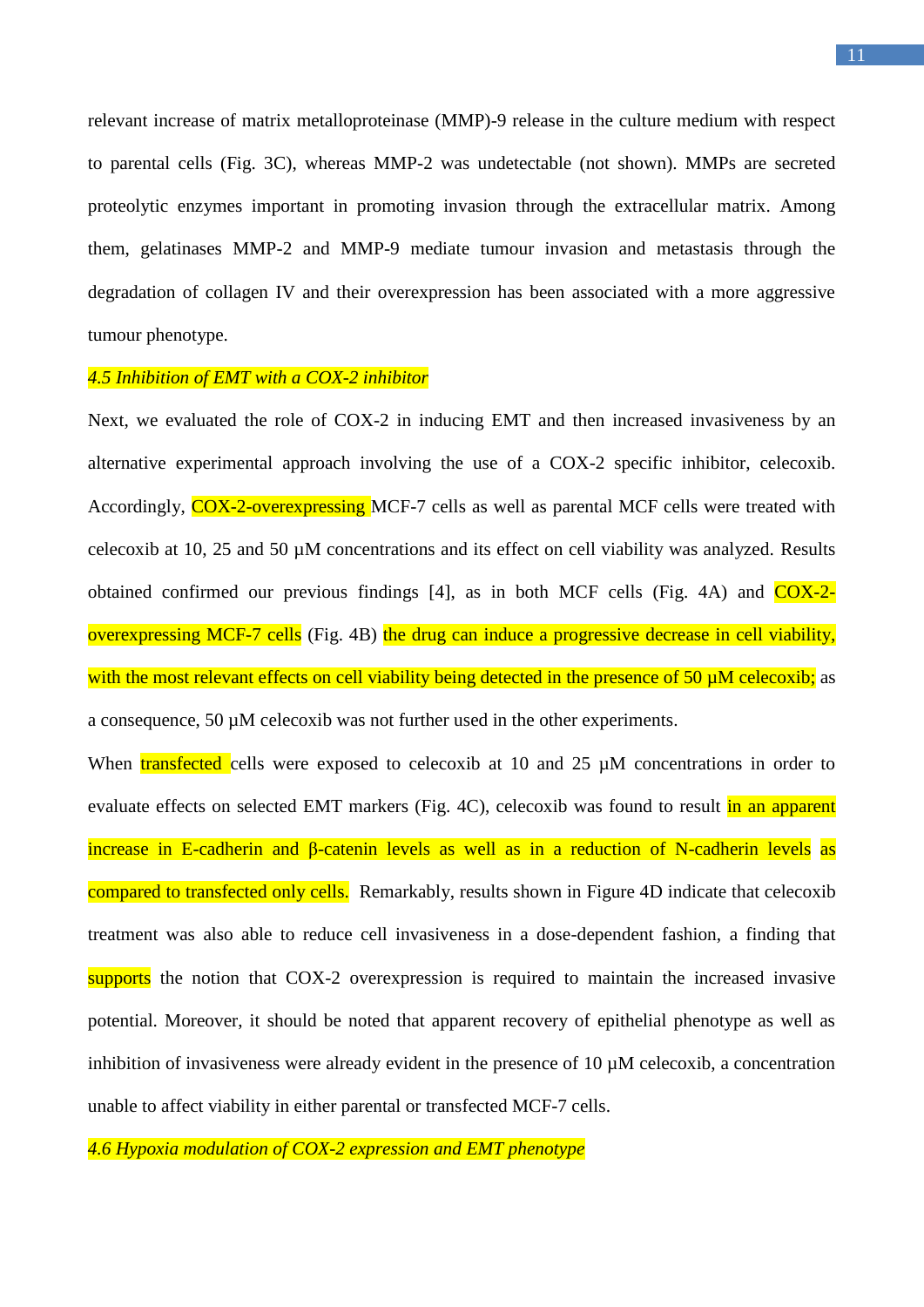A further goal of this study was to investigate whether exposure to hypoxic conditions may affect COX-2 expression and the related induction of EMT. For this purpose, parental MCF-7, COX-2 overexpressing MCF-7 and COX-2-expressing, highly invasive MDA-MB-231 human breast cancer cells were exposed to 3% oxygen for 2 h, 4 h, 8 h and 24 h.

The intracellular levels of HIF-1 $\alpha$ , evaluated in order to follow the hypoxic response, were similar in both parental and transfected MCF-7 cells: HIF-1 $\alpha$  levels were found increased already after 2 h, peaked at 4 h and were still higher than those detected under normoxic condition at 8 h and 24 h (Fig. 5A,B).

In parental MCF-7 cells, in which COX-2 is not expressed, changes in HIF-1 $\alpha$  levels were paralleled by increase of N-cadherin levels (Fig.5A) while COX-2 expression was not induced (data not shown). Interestingly, exposure to hypoxic conditions resulted in a further stimulation of COX-2 expression and in an induction of EMT-related changes in transfected MCF-7 cells, as suggested by down-regulation of β-catenin and E-cadherin, and up-regulation of the mesenchymal marker Ncadherin (Fig. 5B). These changes were also paralleled by significant increase of the invasive ability (Fig. 5C) and MMP-9 release (Fig.5D).

The effects induced by hypoxia were then compared with those detected in COX-2-expressing MDA-MB-231 human breast cancer cells. Under normoxic conditions, MDA-MB-231 cells present a fibroblastoid-like appearance and are characterised by lack of E-cadherin expression [29] and, at the same time, by increased levels of N-cadherin, that is an EMT-related overall phenotype/behaviour homologous to the one described in transfected MCF-7 cells. In hypoxic condition, MDA-MB-231 cells expressed HIF-1 $\alpha$  in a time-dependent manner, as it was increased at 2 h, peaked at 4 and 8 h and decreased after 24 h (Fig. 6A). Similarly to the scenario detected in **transfected MCF-7 cells**, HIF-1α level profile was **apparently** correlated with up-regulation of both COX-2 and the mesenchymal marker N-cadherin, as well as with down-regulation of the epithelial marker β-catenin (Fig. 6A). Once again, exposure of mesenchymal-like MDA-MB-231 cells to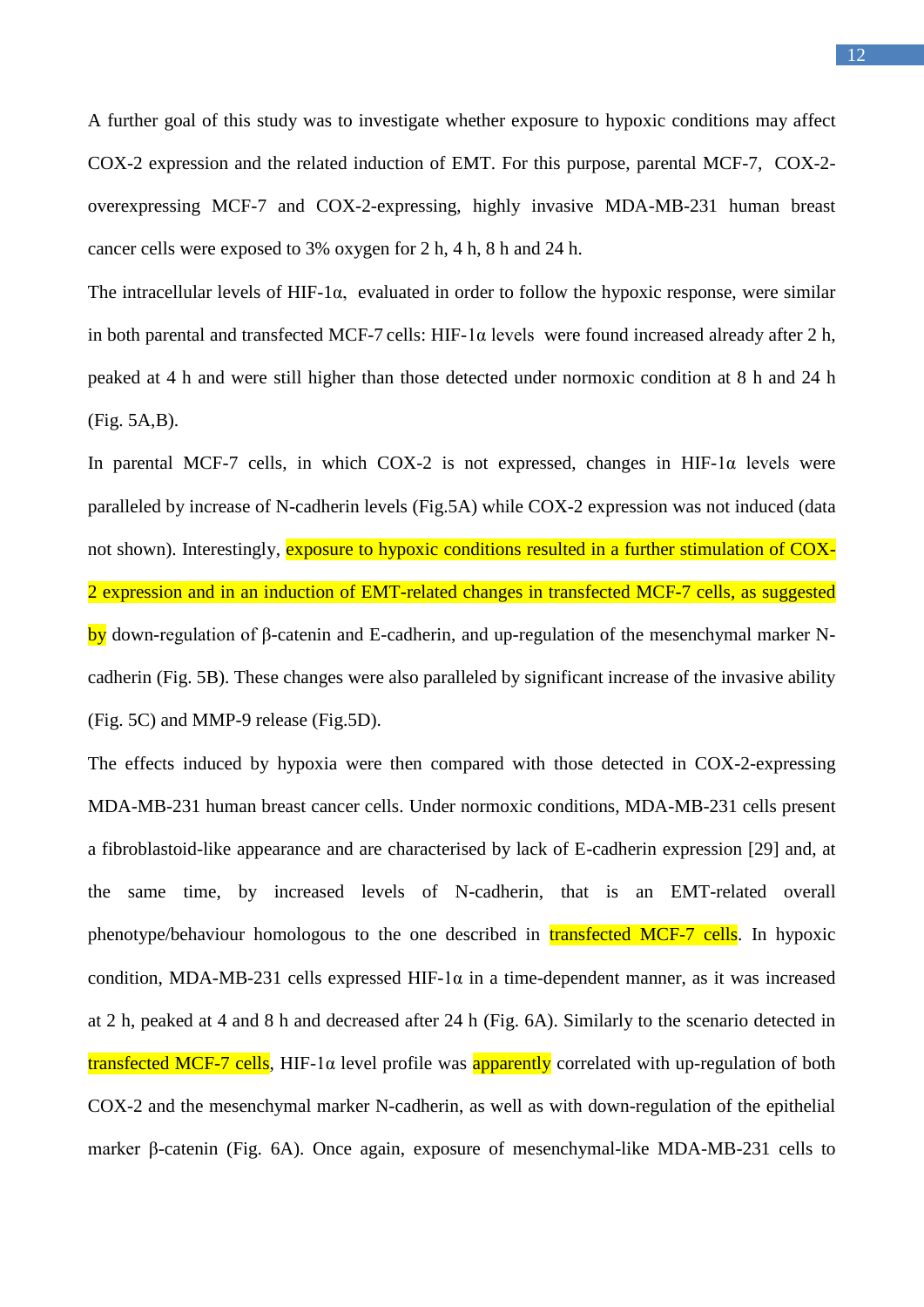hypoxia resulted in a significant increase of the invasive ability (Fig. 6B) and of MMP-2 and MMP-9 release in the extracellular medium (Fig.6C).

#### *4.7 COX-2 modulation of ROS production and heme oxygenase expression*

We next performed experiments in order to investigate whether COX-2 overexpression may be critical for intracellular generation of reactive oxygen species (ROS) in human breast cancer cells. By employing the DCFH-DA morphological technique, we observed that untreated COX-2 expressing MDA-MB-231 cells were already characterized by relevant levels of intracellular ROS (see positive fluorescence of cells in Fig. 7A), that were not modified by addition of hydrogen peroxide in the medium. Of interest, pre-treatment of the same cells with the selective COX-2 inhibitor celecoxib resulted in a significant inhibition of ROS generation (i.e., significant reduction in the number of fluorescent cells). Since these data suggested that COX-2 was significantly contributing to intracellular ROS generation, we next analyzed the potential relationships between COX-2-related ROS production and the expression of heme oxygenase-1 (HO-1), a cytoprotective enzyme with antioxidant activity which is known to be up-regulated in response to increased oxidative stress [30]. In agreement with data obtained with DCFH-DA technique, untreated COX-2 expressing MDA-MB-231 cells were characterized by the presence of readily detectable HO-1 protein levels. Moreover, HO-1 protein levels, unmodified following exposure to  $H_2O_2$ , were drastically reduced in cells pre-treated for 24 h with the selective COX-2 inhibitor celecoxib (Fig. 7B), thus confirming the involvement of COX-2 in ROS generation.

#### *4.8 COX-2, E-cadherin, HIF-2α, SNAI1 and HO-1 tissue expression*

In order to investigate whether data obtained in cell culture may have an *in vivo* counterpart, we next performed immunohistochemistry for COX-2, E-cadherin, HIF-2α, SNAI1 and HO-1 on serial sections obtained from either three normal breast tissue specimens or twelve specimens obtained from patients with ductal breast cancer (Fig. 8). COX-2 immune positivity, which was detectable at low level in normal breast tissue, was found to have a predominant cytoplasmic and perinuclear localization in breast cancer epithelial cells, according to previous data from our laboratory [5] and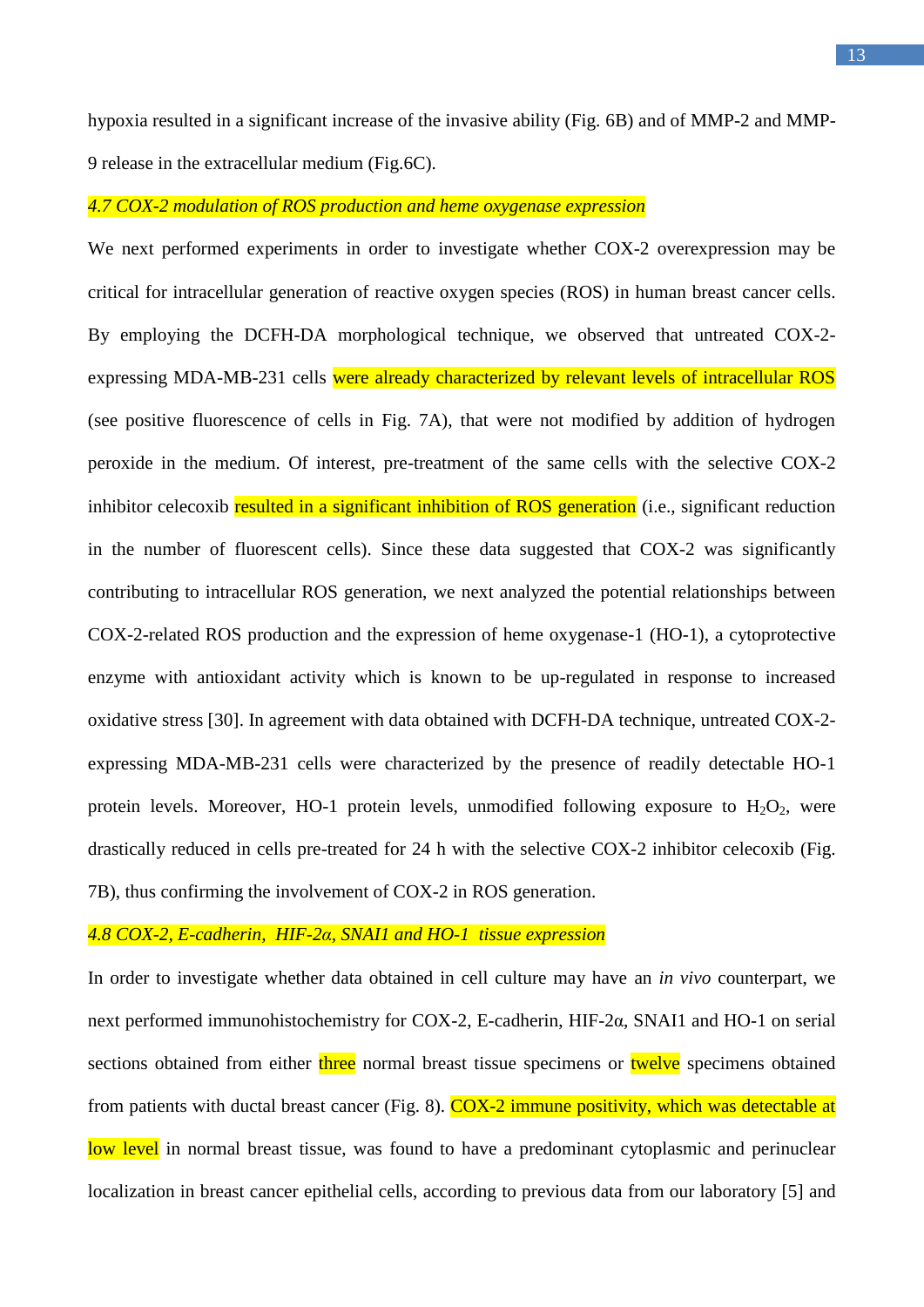other research groups [31]. By comparing immune histochemical images obtained in normal breast tissue and ductal breast cancer, malignant breast cells differed from normal breast epithelial cells not only for COX-2-positivity but also for a number of additional significant features, including: a) strongly increased positive nuclear staining for the EMT-related transcription factor SNAI1 and the hypoxia-related transcription factor HIF-2 $\alpha$ ; b) significantly decreased positive staining, diffuse in the cytoplasm, for E-cadherin, as compared to the very strong positive staining observed in normal breast specimens; c) strong positive cytoplasmic staining for HO-1 (absent in epithelial cells of normal breast). These morphological observations are consistent with the concept that COX-2 positive malignant cells in vivo may not only express EMT-related features but may also face conditions of tissue hypoxia and intracellular ROS generation.

#### **5. DISCUSSION**

The aim of the present study was to investigate whether changes in COX-2 expression may affect epithelial to mesenchymal transition (EMT) and invasive potential of human breast cancer cells. As a first approach, we successfully transfected slow growing, non-invasive COX-2 null MCF-7 human breast tumour cells in order to obtain cancer cells that transiently overexpressed COX-2 and to analyse then COX-2 putative role in the modulation of phenotypic features and invasiveness.

One of the most interesting changes we detected in transfected MCF-7 cells was the **apparent** loss of selected epithelial features and the acquisition of mesenchymal-like phenotypic changes that are widely considered as hallmarks of EMT. At first, **transfected MCF-7 cells** exhibited an increase of N-cadherin and vimentin expression accompanied by a reduction of E-cadherin and β-catenin levels. E-cadherin is a key member of a family of functionally related transmembrane glycoproteins that mediate intercellular adhesion. The cytoplasmic terminal tail of E-cadherin links specifically to β-catenin, that, in turn, binds directly to cytoskeletal actin leading to the assembly of cell-cell junctions. A loss of E-cadherin expression or function was frequently shown in many different types of tumours, where it accompanies the invasiveness and metastatic behaviour of malignant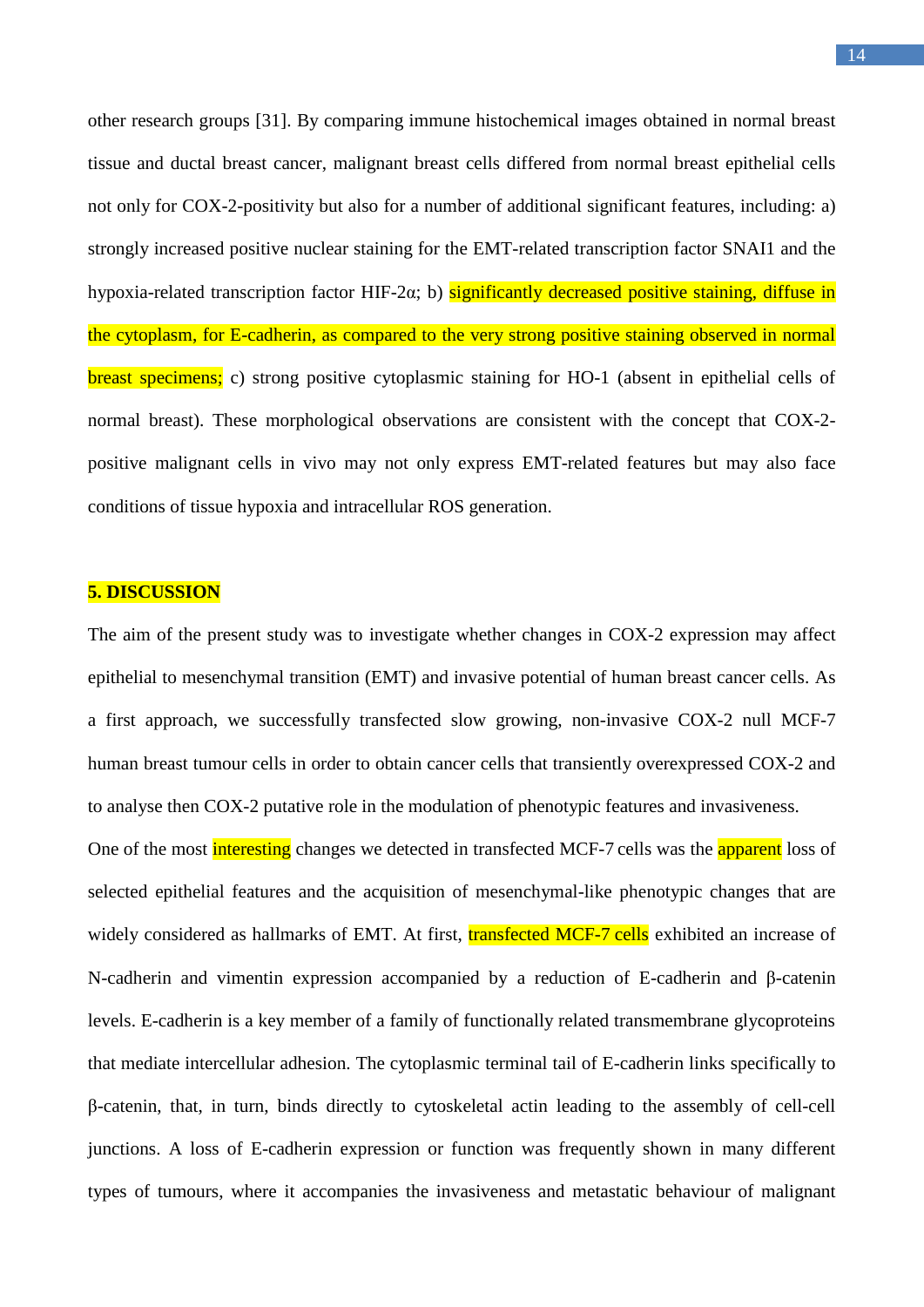cells [14-16,22,32]. It is well known that down-regulation and relocation of E-cadherin/β-catenin complex is critical in the EMT process, leading to β-catenin release from the cell membrane followed by accumulation in the cytoplasm and translocation to the nucleus where it promotes cell proliferation. These data are consistent with and further expand preliminary data published earlier that were suggesting changes into a fibroblastoid morphology and increased vimentin expression in MCF-10 cells stably transfected to overexpress COX-2 [33].

According to literature data [18], down-regulation of E-cadherin in transfected MCF-7 cells is related to the overexpression of SNAI1, a zinc finger transcription factor able to directly repress Ecadherin expression following its binding to the E-boxes of the human E-cadherin promoter [16,19]. Indeed, overexpression of SNAI1 predicts for a more aggressive tumour phenotype [34] and studies on breast cancer indicated that SNAI1 overexpression is associated with increased lymph node involvement, invasiveness and metastatic potential [35] as well as with decreased recurrence-free survival [36] through mechanisms that remains largely unresolved.

Moreover, **SNAI1** up-regulation detected in transfected MCF-7 cells is likely to be related to the increase of the phosphorylated form (i.e., inactive form) of  $GSK3\beta$ . Accumulating literature evidences indicate that GSK3β activity is critical in maintaining the epithelial phenotype, with GSK3β-dependent SNAI1 binding and phosphorylation facilitating its proteasomal degradation [32,37,38]. Accordingly, inhibition of GSK3β upon phosphorylation can promote the stabilization and the nuclear translocation of SNAI1, and the subsequent induction of EMT [16,32,39].

Concerning mechanisms able to relate COX-2 overexpression and EMT, recent reports [40] indicate that  $COX-2/PGE_2$  pathway may be responsible for activation of both  $PI3K/Akt$  and  $ERK1/2$ pathways via the prostaglandin EP<sub>4</sub> receptor, thus resulting in increased growth, motility, and resistance to apoptosis of cancer cells. Data in this study, however, indicate that in COX-2overexpressing MCF-7 cells only the levels of phospho-Akt were up-regulated whereas no apparent increase of phosphorylated (i.e., active) ERK1/2 isoforms was detected. This is consistent with literature data [41,42] indicating that PI3K/Akt signalling plays a prominent role in inducing and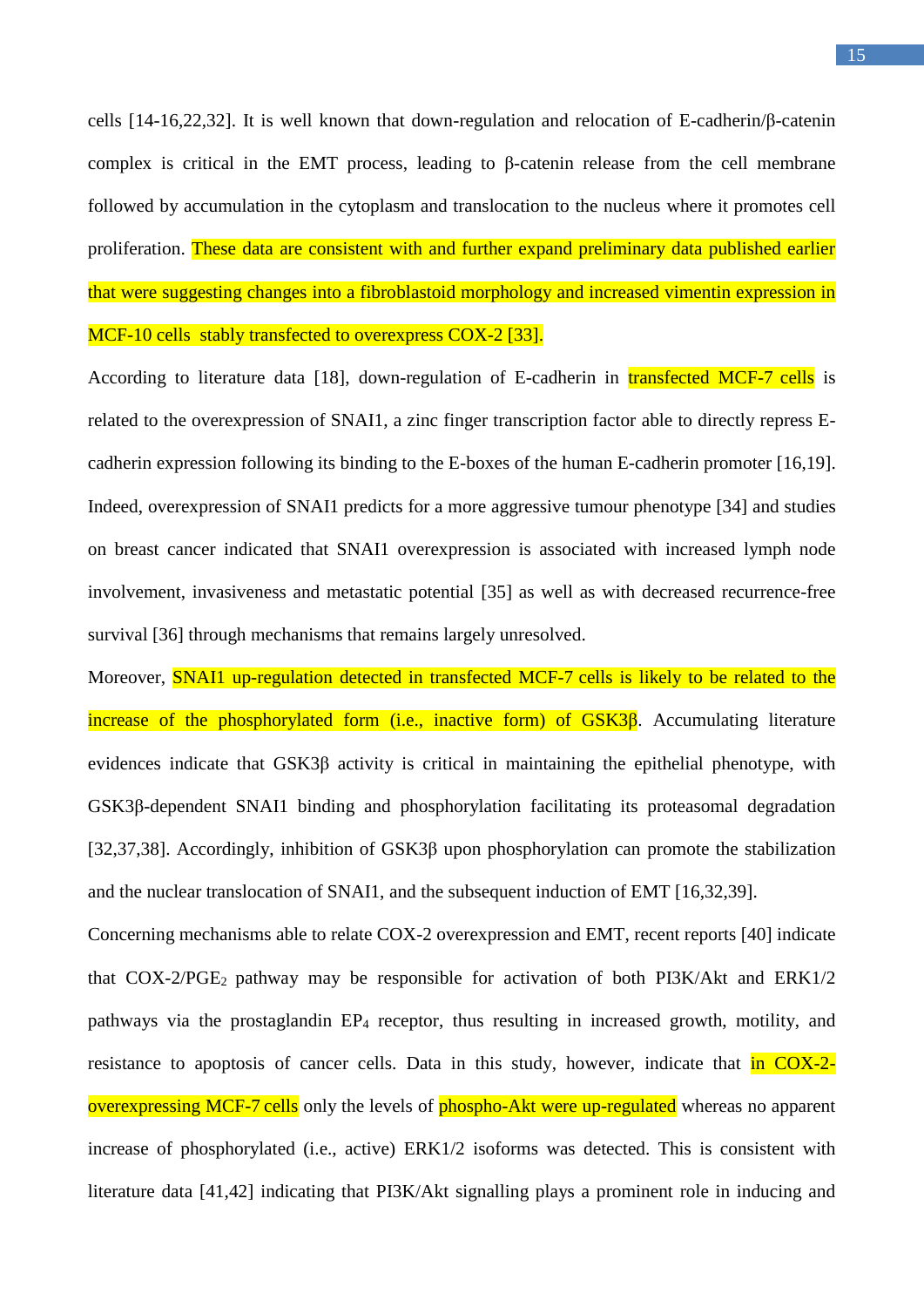maintaining EMT and also suggest that in **transfected MCF-7 cells** overexpression of COX-2, through activation of PI3K/Akt, can result in the reduction of the active form of GSK3B and modulation of EMT-related signals, including up-regulation of SNAI1 and consequent repression of E-cadherin gene transcription and EMT induction. This interpretation is sustained by the following major findings and considerations: a) transfected MCF-7 cells exhibited a more invasive phenotype with respect to parental cells and possessed extracellular matrix degrading activity that was likely due to the release of the matrix metalloproteinase 9; b) the overall phenotype of transfected MCF-7 cells was consistent with the one exhibited by the more aggressive and invasive MDA-B231 cells, which are known to normally overexpress COX-2; c) **EMT** related changes and increased invasiveness were at least partly prevented by pre-treatment of COX-2 expressing human breast cells with celecoxib, a well known selective COX-2 inhibitor.

Whether the critical role of COX-2 in EMT induction from a mechanistic point of view is concerned, current literature offers a number of inter-related and established concepts. First, COX-2 has been suggested to be up-regulated in colorectal and lung cancer cells by hypoxic conditions through HIF-1-dependent mechanisms [14,23,24], and that such an induction can enhance cell motility and invasiveness. This is potentially relevant since the presence of hypoxic areas within the neoplastic mass represents a major and common feature of clinically relevant solid malignant tumours [43]. Moreover, hypoxia is currently believed to provide a strong selective pressure able to eventually favour proliferation and survival of the most aggressive malignant cells and the detection of hypoxic areas within a neoplastic mass is considered an independent prognostic indicator of poor outcome with a significant risk to develop metastasis that may escape therapy [12,44]. Relevant to this study, hypoxia has also been shown to trigger epithelial-to-mesenchymal transition (EMT) in human malignant cancer cells of different origin [21]. Along these lines, in the present study we were able to confirm that exposure of COX-2-overexpressing MCF-7 and COX-2 expressing, highly invasive MDA-MB-231 human breast cancer cells to hypoxia resulted in a further (i.e., two fold) increase in the expression of COX-2 protein as well as in an exacerbation of typical EMT-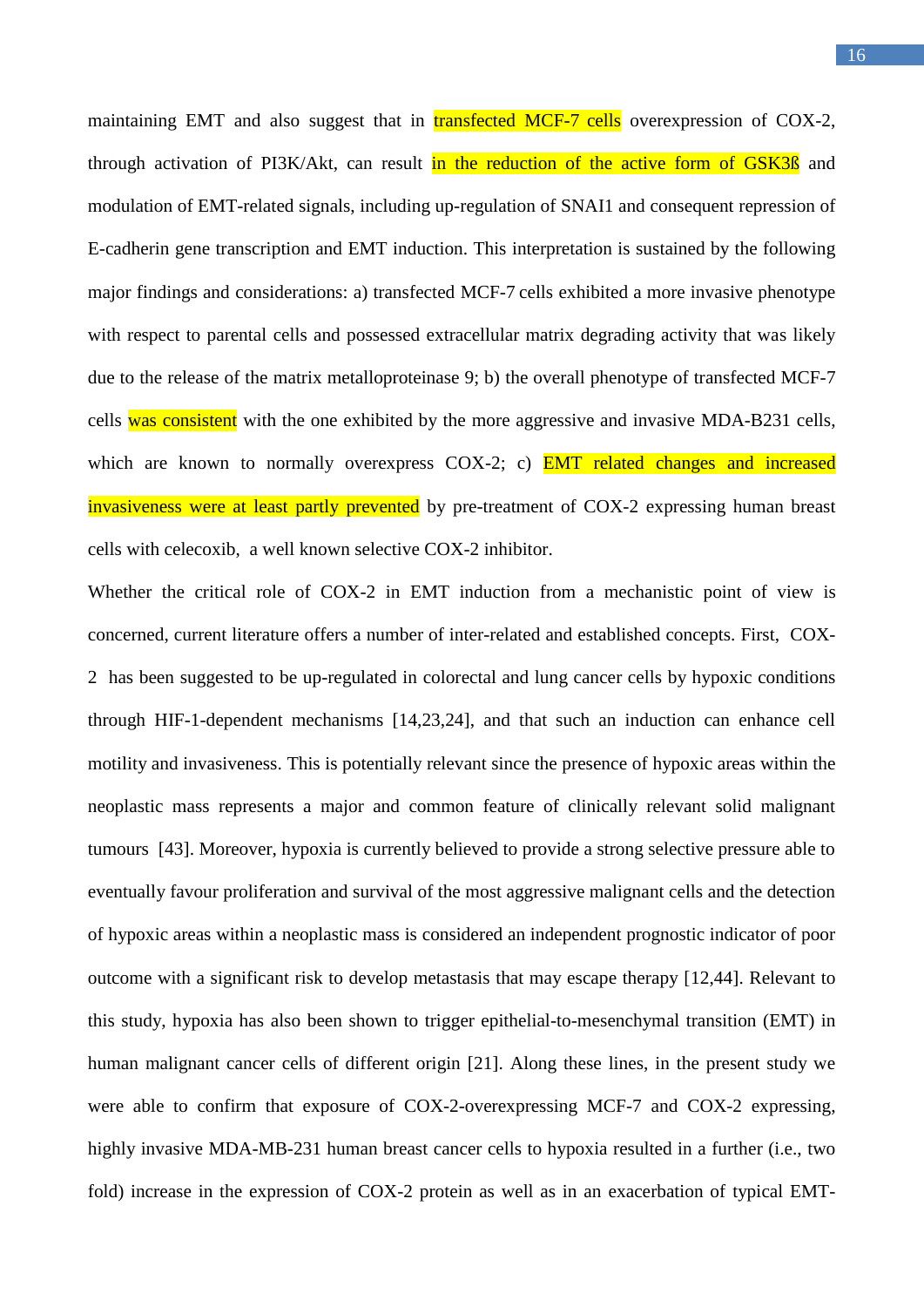related changes (down regulation of β-catenin, up-regulation of N-cadherin) coupled to increased release of MMPs and overall invasive ability. These results then corroborate the relevant additional concept that hypoxic conditions can effectively enhance COX-2 expression levels and through this event further promote EMT induction and invasiveness. Such a scenario is compatible with results obtained by immunohistochemistry performed on thin serial sections obtained from normal breast tissue and breast cancer specimens (Fig. 8). This morphological analysis showed that malignant epithelial cells of ductal breast cancer were characterized by positive immune-staining for COX-2 as well as by changes consistent with ongoing EMT (decreased staining for E-cadherin and increased nuclear staining for SNAI1). Moreover, epithelial breast cancer cells but not epithelial cells in normal breast, showed cytoplasmic immune positivity for HO-1 as well as a very significant increase in nuclear positivity for HIF-2α. Taken together, these data suggest that *in vivo*  COX-2-positive cells were likely not only to express EMT-related features but also to face conditions of tissue hypoxia and intracellular reactive oxygen species (ROS) generation. These data are also consistent with previous results suggesting the existence of a statistically significant association between COX-2 and human breast cancer-related clinic-pathological parameters associated with poor prognosis, such as size, grading, extent of primary tumor, nodal status and vascular invasion [5].

A final relevant concept should be recalled that may further interconnect COX-2 and hypoxia. COX-2 up-regulation during hypoxia has been associated with an increase in  $PGE<sub>2</sub>$  levels [24] and the latter has been proposed to play a role in the promotion of cell survival under hypoxic conditions, critical for tumour cells to propagate and progress [12]. Recent studies reported that activation of COX-2 led to increased intracellular generation of ROS mechanistically linked to EMT induction in prostate cancer cells, an event efficiently prevented by either antioxidant treatment or by COX-2 silencing [45,46,47].

The possible critical role of ROS generated by COX-2 has been revealed in the present study concerning human breast cancer cells. Indeed, COX-2 expressing MDA-MB-231 cells produced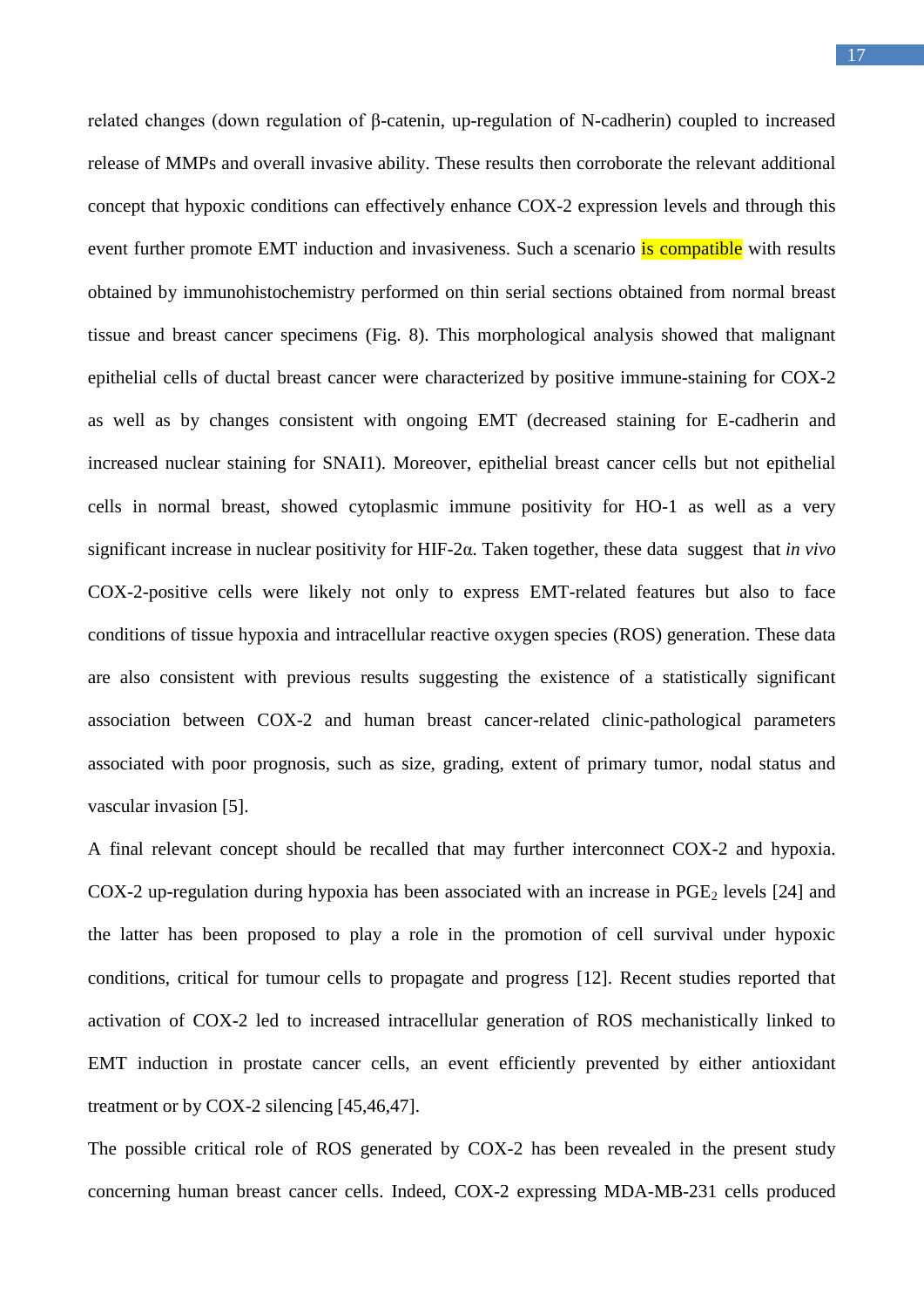abundant levels of ROS, which were significantly reduced by the selective COX-2 inhibitor celecoxib. Accordingly, celecoxib pre-treatment was also able to down-regulate the expression of the redox-sensitive enzyme HO-1, which is overexpressed in untreated MDA-MB-231 cells (this study) as well as in other cancer cells [30]. In keeping with a critical role of ROS released by COX-2, our results suggest that COX-2 up-regulation can contribute to ROS generation in breast cancer cells. Furthermore, since celecoxib was reported in our study to prevent EMT changes and invasiveness related to COX-2 expression, it is conceivable that COX-2-related induction of EMT and enhancement of cancer cell invasiveness may significantly depend also on COX-2-dependent intracellular production of ROS.

According to this hypothesis, a recent report highlighted that cancer-associated macrophages (CAM), through a IL-1β-dependent and ROS-mediated induction of COX-2 expression in HCC1954 breast cancer cells, resulted in an enhancement in their aggressiveness [48]. Although EMT was not specifically investigated, the data from the latter study suggest than that also stimuli released from cancer associated macrophages may contribute to COX-2 expression again in a redox-related way.

## *5.1 Conclusions*

COX-2 up-regulation has been reported in a number of different tumour types [49], and there has been a great deal of interest in attempting to achieve additional understanding of the regulatory networks that control COX-2-related effects. In this scenario, the results obtained in our study allowed to gain additional insights into the biological roles of COX-2 in human breast cancer cell behaviour suggesting a direct link between COX-2 overexpression and invasive ability. COX-2 related induction of EMT and increased invasiveness in breast cancer cells, as proposed from a recent study in prostate cancer cells, is likely to be also significantly related to COX-2-dependent intracellular generation of ROS, a scenario which is likely to be emphasized by either hypoxic conditions or other signals (growth factors, cyto- and chemokines) from cancer microenvironment (Fig. 9).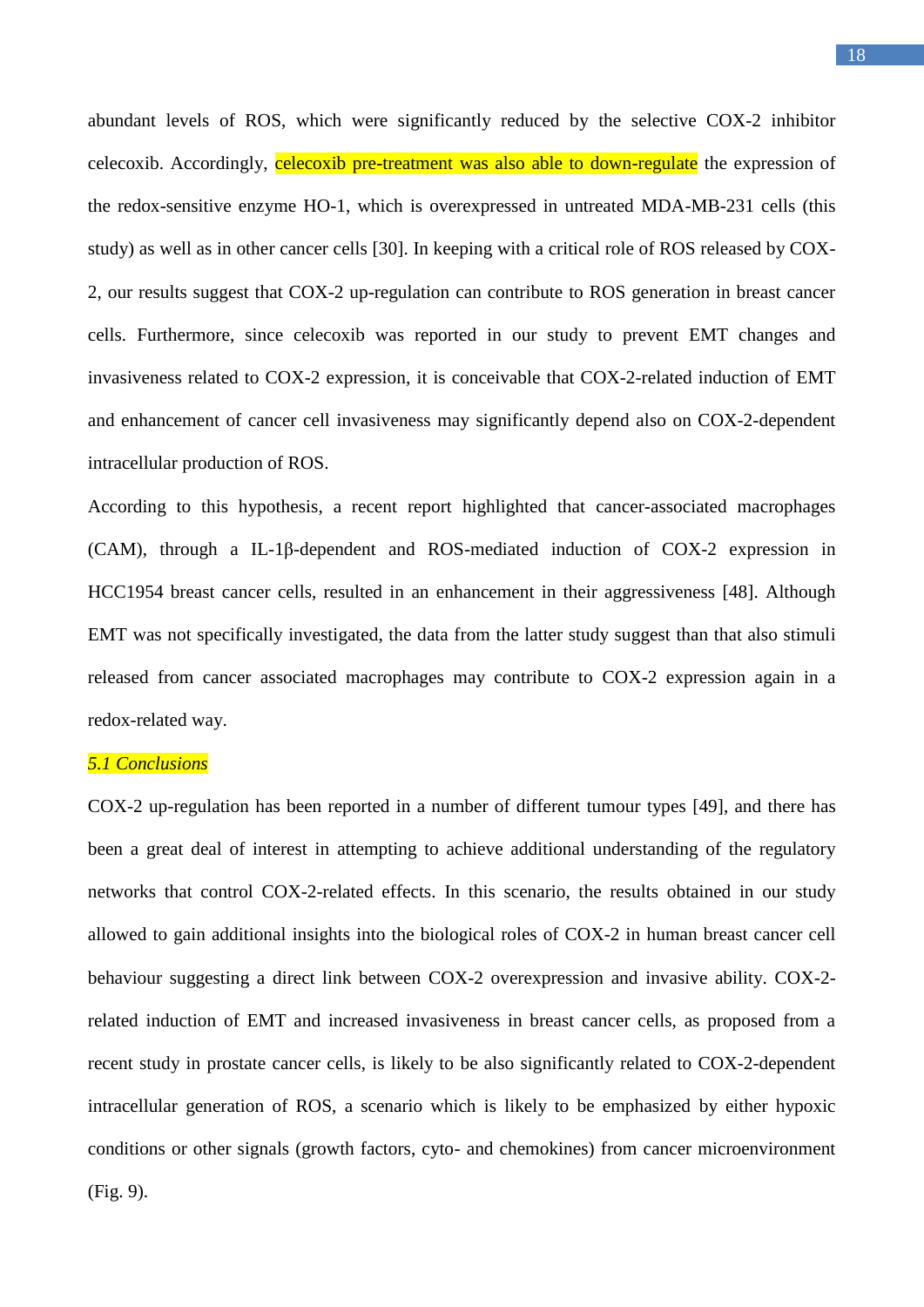Future studies into the emerging players within the COX-2/PGE<sub>2</sub> pathway may reveal novel approaches for more safely targeting this pathway for both cancer chemoprevention and therapy.

## **6. DISCLOSURE OF POTENTIAL CONFLICTS OF INTEREST**

Authors involved in the present study have no potential conflicts of interest to disclose and they have received no payment in preparation of this manuscript. The financial support was received from University of Torino, Torino, Italy.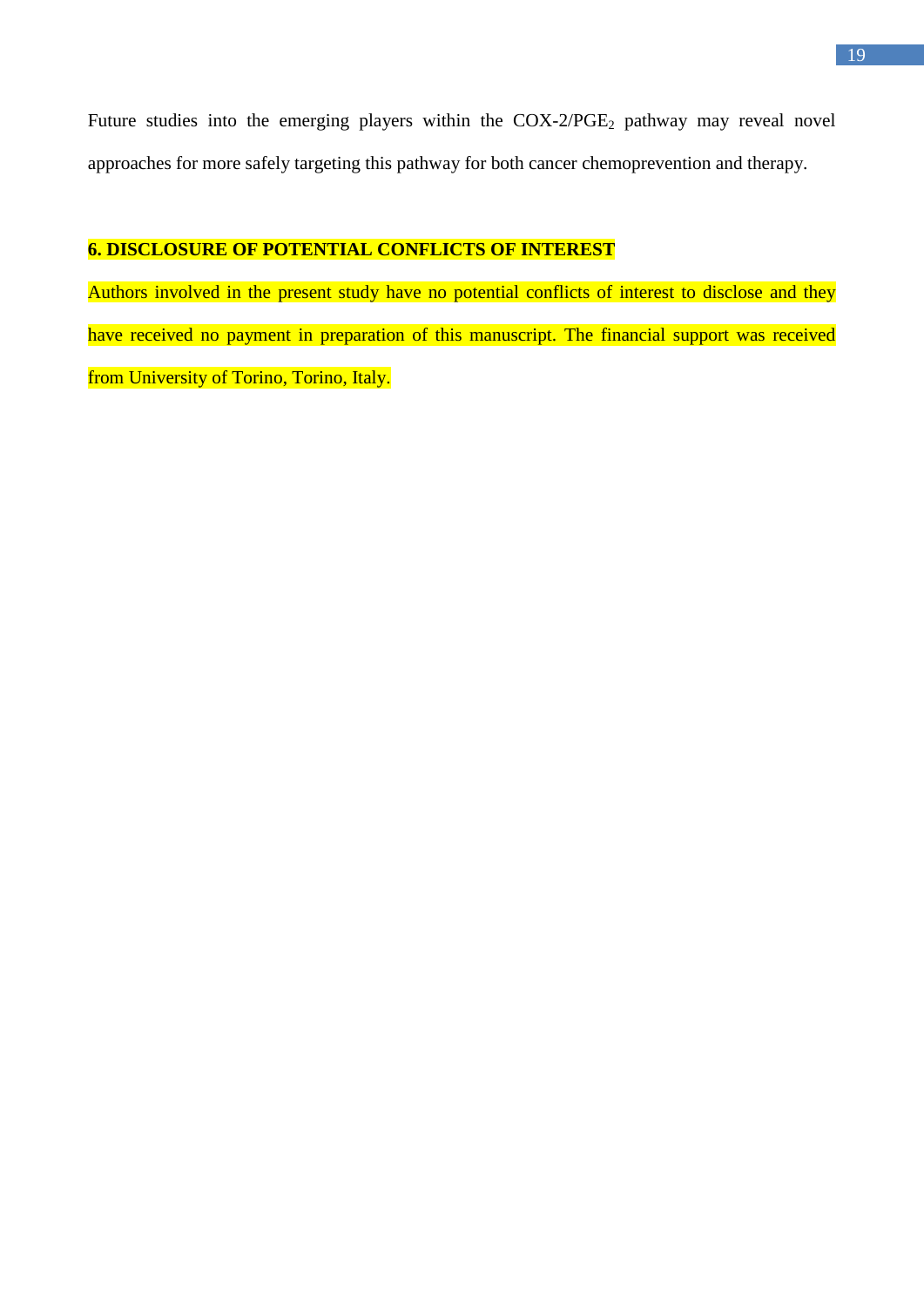## **7. REFERENCES**

- 1. [Jemal](http://www.ncbi.nlm.nih.gov/pubmed?term=Jemal%20A%5BAuthor%5D&cauthor=true&cauthor_uid=18287387) A, [Siegel R,](http://www.ncbi.nlm.nih.gov/pubmed?term=Siegel%20R%5BAuthor%5D&cauthor=true&cauthor_uid=18287387) [Ward E,](http://www.ncbi.nlm.nih.gov/pubmed?term=Ward%20E%5BAuthor%5D&cauthor=true&cauthor_uid=18287387) et al. Cancer statistics. CA Cancer J Clin 2008;58:71-96.
- 2. Wiwanitkit V. [Combination of EGFR and COX-2](http://www.ncbi.nlm.nih.gov/pubmed/22362382) inhibitors in breast cancer patient. Tumour Biol 2012;33:1261.
- 3. [Park BW,](http://www.ncbi.nlm.nih.gov/pubmed?term=Park%20BW%5BAuthor%5D&cauthor=true&cauthor_uid=22286316) [Park S,](http://www.ncbi.nlm.nih.gov/pubmed?term=Park%20S%5BAuthor%5D&cauthor=true&cauthor_uid=22286316) [Park HS,](http://www.ncbi.nlm.nih.gov/pubmed?term=Park%20HS%5BAuthor%5D&cauthor=true&cauthor_uid=22286316) et al. [Cyclooxygenase-2 expression in proliferative Ki-67](http://www.ncbi.nlm.nih.gov/pubmed/22286316) positive breast [cancers is associated with poor outcomes.](http://www.ncbi.nlm.nih.gov/pubmed/22286316) Breast Cancer Res Treat 2012;133:741-751.
- 4. [Bocca C,](http://www.ncbi.nlm.nih.gov/pubmed?term=Bocca%20C%5BAuthor%5D&cauthor=true&cauthor_uid=21140284) [Bozzo F,](http://www.ncbi.nlm.nih.gov/pubmed?term=Bozzo%20F%5BAuthor%5D&cauthor=true&cauthor_uid=21140284) [Bassignana A,](http://www.ncbi.nlm.nih.gov/pubmed?term=Bassignana%20A%5BAuthor%5D&cauthor=true&cauthor_uid=21140284) [et](http://www.ncbi.nlm.nih.gov/pubmed?term=Miglietta%20A%5BAuthor%5D&cauthor=true&cauthor_uid=21140284) al. [Antiproliferative effects of COX-2 inhibitor](http://www.ncbi.nlm.nih.gov/pubmed/21140284)  [celecoxib on human breast cancer cell lines.](http://www.ncbi.nlm.nih.gov/pubmed/21140284) Mol Cell Biochem 2011;350:59-70.
- 5. [Miglietta A,](http://www.ncbi.nlm.nih.gov/pubmed?term=Miglietta%20A%5BAuthor%5D&cauthor=true&cauthor_uid=20536410) [Toselli M,](http://www.ncbi.nlm.nih.gov/pubmed?term=Toselli%20M%5BAuthor%5D&cauthor=true&cauthor_uid=20536410) [Ravarino N,](http://www.ncbi.nlm.nih.gov/pubmed?term=Ravarino%20N%5BAuthor%5D&cauthor=true&cauthor_uid=20536410) et al. [COX-2 expression in human breast carcinomas:](http://www.ncbi.nlm.nih.gov/pubmed/20536410)  [correlation with clinicopathological features and prognostic molecular markers.](http://www.ncbi.nlm.nih.gov/pubmed/20536410) Expert Opin Ther Targets 2010;14:655-664.
- 6. [Singh B,](http://www.ncbi.nlm.nih.gov/pubmed?term=Singh%20B%5BAuthor%5D&cauthor=true&cauthor_uid=12472107) [Lucci A.](http://www.ncbi.nlm.nih.gov/pubmed?term=Lucci%20A%5BAuthor%5D&cauthor=true&cauthor_uid=12472107) Role of cyclooxygenase-2 in breast cancer. J Surg Res 2002;108:173-179.
- 7. Harris RE. Cyclooxygenase-2 (cox-2) blockade in the chemoprevention of cancers of the colon, breast, prostate, and lung. Inflammopharmacology 2009;17:55-67.
- 8. [Imada T,](http://www.ncbi.nlm.nih.gov/pubmed?term=Imada%20T%5BAuthor%5D&cauthor=true&cauthor_uid=16391819) [Matsuoka J,](http://www.ncbi.nlm.nih.gov/pubmed?term=Matsuoka%20J%5BAuthor%5D&cauthor=true&cauthor_uid=16391819) [Nobuhisa T,](http://www.ncbi.nlm.nih.gov/pubmed?term=Nobuhisa%20T%5BAuthor%5D&cauthor=true&cauthor_uid=16391819) et al. COX-2 induction by heparanase in the progression of breast cancer. Int J Mol Med 2006;17:221-228.
- 9. [Singh-Ranger G,](http://www.ncbi.nlm.nih.gov/pubmed?term=Singh-Ranger%20G%5BAuthor%5D&cauthor=true&cauthor_uid=17624587) [Salhab M,](http://www.ncbi.nlm.nih.gov/pubmed?term=Salhab%20M%5BAuthor%5D&cauthor=true&cauthor_uid=17624587) [Mokbel K.](http://www.ncbi.nlm.nih.gov/pubmed?term=Mokbel%20K%5BAuthor%5D&cauthor=true&cauthor_uid=17624587) The role of cyclooxygenase-2 in breast cancer: review. Breast Cancer Res Treat 2008;109:189-198.\***Relevant review outlining COX-2 expression as a fundamental step in breast cancer pathogenesis**
- 10. [Liotta LA,](http://www.ncbi.nlm.nih.gov/pubmed?term=Liotta%20LA%5BAuthor%5D&cauthor=true&cauthor_uid=11357145) [Kohn EC.](http://www.ncbi.nlm.nih.gov/pubmed?term=Kohn%20EC%5BAuthor%5D&cauthor=true&cauthor_uid=11357145) [The microenvironment of the tumour-host interface.](http://www.ncbi.nlm.nih.gov/pubmed/11357145) Nature 2001;411:375-379.
- 11. Semenza GL. Targeting HIF-1 for cancer therapy. Nat Rev Cancer 2003;3:721–732.
- **12.** [Vaupel P,](http://www.ncbi.nlm.nih.gov/pubmed?term=Vaupel%20P%5BAuthor%5D&cauthor=true&cauthor_uid=17440684) [Mayer A.](http://www.ncbi.nlm.nih.gov/pubmed?term=Mayer%20A%5BAuthor%5D&cauthor=true&cauthor_uid=17440684) Hypoxia in cancer: significance and impact on clinical outcome. Cancer Metastasis Rev 2007;26:225-239.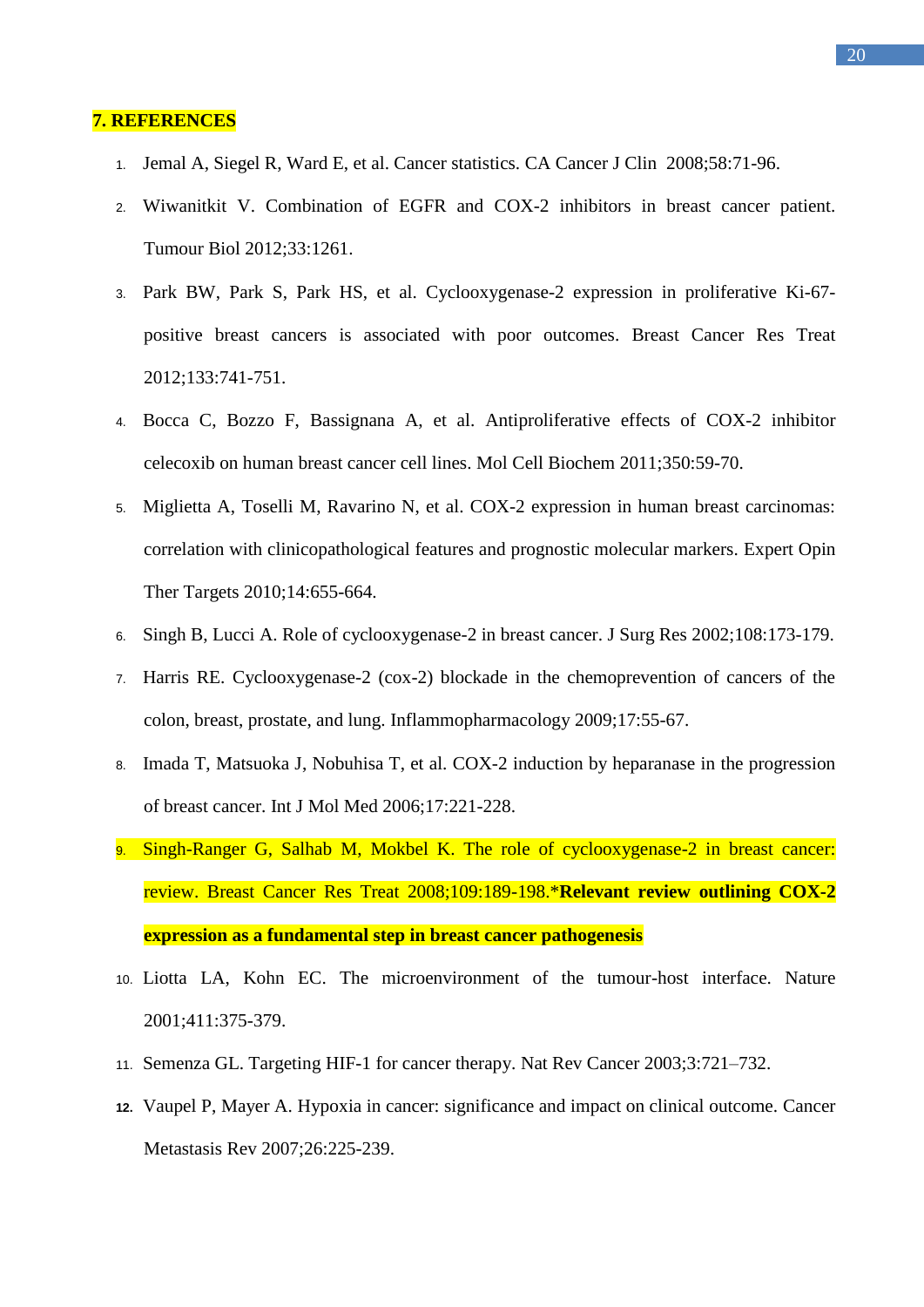- 13. [Höckel M,](http://www.ncbi.nlm.nih.gov/pubmed?term=H%C3%B6ckel%20M%5BAuthor%5D&cauthor=true&cauthor_uid=11181773) [Vaupel P.](http://www.ncbi.nlm.nih.gov/pubmed?term=Vaupel%20P%5BAuthor%5D&cauthor=true&cauthor_uid=11181773) Tumor hypoxia: definitions and current clinical, biologic, and molecular aspects. J Natl Cancer Inst 2001;93:266-276. **\*Relevant review summarizing the fundamental role for hypoxia in the progression of solid tumors**
- 14. [Bocca](http://www.ncbi.nlm.nih.gov/pubmed?term=Bocca%20C%5BAuthor%5D&cauthor=true&cauthor_uid=21882253) C, [Bozzo F,](http://www.ncbi.nlm.nih.gov/pubmed?term=Bozzo%20F%5BAuthor%5D&cauthor=true&cauthor_uid=21882253) [Cannito S,](http://www.ncbi.nlm.nih.gov/pubmed?term=Cannito%20S%5BAuthor%5D&cauthor=true&cauthor_uid=21882253) et al. [Celecoxib inactivates epithelial-mesenchymal transition](http://www.ncbi.nlm.nih.gov/pubmed/21882253)  [stimulated by hypoxia and/or epidermal growth factor in colon cancer cells.](http://www.ncbi.nlm.nih.gov/pubmed/21882253) Mol Carcinog 2012;51:783-795.
- 15. [Jiang J,](http://www.ncbi.nlm.nih.gov/pubmed?term=Jiang%20J%5BAuthor%5D&cauthor=true&cauthor_uid=21389772) [Tang YL,](http://www.ncbi.nlm.nih.gov/pubmed?term=Tang%20YL%5BAuthor%5D&cauthor=true&cauthor_uid=21389772) [Liang XH.](http://www.ncbi.nlm.nih.gov/pubmed?term=Liang%20XH%5BAuthor%5D&cauthor=true&cauthor_uid=21389772) EMT: a new vision of hypoxia promoting cancer progression. Cancer Biol Ther 2011;11:714-723.
- 16. [Tiwari N,](http://www.ncbi.nlm.nih.gov/pubmed?term=Tiwari%20N%5BAuthor%5D&cauthor=true&cauthor_uid=22406545) [Gheldof A,](http://www.ncbi.nlm.nih.gov/pubmed?term=Gheldof%20A%5BAuthor%5D&cauthor=true&cauthor_uid=22406545) [Tatari M,](http://www.ncbi.nlm.nih.gov/pubmed?term=Tatari%20M%5BAuthor%5D&cauthor=true&cauthor_uid=22406545) [et](http://www.ncbi.nlm.nih.gov/pubmed?term=Christofori%20G%5BAuthor%5D&cauthor=true&cauthor_uid=22406545) al. EMT [as the ultimate survival mechanism of cancer](http://www.ncbi.nlm.nih.gov/pubmed/22406545) [cells.](http://www.ncbi.nlm.nih.gov/pubmed/22406545) Semin Cancer Biol 2012;22**:**194-207.
- 17. [Tse JC,](http://www.ncbi.nlm.nih.gov/pubmed?term=Tse%20JC%5BAuthor%5D&cauthor=true&cauthor_uid=17243120) [Kalluri R.](http://www.ncbi.nlm.nih.gov/pubmed?term=Kalluri%20R%5BAuthor%5D&cauthor=true&cauthor_uid=17243120) Mechanisms of metastasis: epithelial-to-mesenchymal transition and contribution of tumor microenvironment. J Cell Biochem 2007;101:816-829.
- **18.** [Foroni C,](http://www.ncbi.nlm.nih.gov/pubmed?term=Foroni%20C%5BAuthor%5D&cauthor=true&cauthor_uid=22118888) [Broggini M,](http://www.ncbi.nlm.nih.gov/pubmed?term=Broggini%20M%5BAuthor%5D&cauthor=true&cauthor_uid=22118888) [Generali D,](http://www.ncbi.nlm.nih.gov/pubmed?term=Generali%20D%5BAuthor%5D&cauthor=true&cauthor_uid=22118888) [et](http://www.ncbi.nlm.nih.gov/pubmed?term=Damia%20G%5BAuthor%5D&cauthor=true&cauthor_uid=22118888) al. Epithelial-mesenchymal transition and breast cancer: role, molecular mechanisms and clinical impact. Cancer Treat Res 2012;38:689-697. \*\***Relevant study focusing on the physiological and pathological role of EMT process, its molecular related network, its putative role in the metastatic process and its implications in response/resistance to the current and/or new approaching drugs in the clinical management of breast cancer.**
- 19. [Thiery JP,](http://www.ncbi.nlm.nih.gov/pubmed?term=Thiery%20JP%5BAuthor%5D&cauthor=true&cauthor_uid=19945376) [Acloque H,](http://www.ncbi.nlm.nih.gov/pubmed?term=Acloque%20H%5BAuthor%5D&cauthor=true&cauthor_uid=19945376) [Huang RY,](http://www.ncbi.nlm.nih.gov/pubmed?term=Huang%20RY%5BAuthor%5D&cauthor=true&cauthor_uid=19945376) [et](http://www.ncbi.nlm.nih.gov/pubmed?term=Nieto%20MA%5BAuthor%5D&cauthor=true&cauthor_uid=19945376) al. Epithelial-mesenchymal transitions in development and disease. *Cell* 2009;139:871-890.
- 20. [Lundgren K,](http://www.ncbi.nlm.nih.gov/pubmed?term=Lundgren%20K%5BAuthor%5D&cauthor=true&cauthor_uid=19844232) [Nordenskjöld B,](http://www.ncbi.nlm.nih.gov/pubmed?term=Nordenskj%C3%B6ld%20B%5BAuthor%5D&cauthor=true&cauthor_uid=19844232) [Landberg G.](http://www.ncbi.nlm.nih.gov/pubmed?term=Landberg%20G%5BAuthor%5D&cauthor=true&cauthor_uid=19844232) Hypoxia, Snail and incomplete epithelialmesenchymal transition in breast cancer. Br J Cancer 2009;101:1769-1781.
- 21. [Cannito S,](http://www.ncbi.nlm.nih.gov/pubmed?term=Cannito%20S%5BAuthor%5D&cauthor=true&cauthor_uid=18791199) [Novo E,](http://www.ncbi.nlm.nih.gov/pubmed?term=Novo%20E%5BAuthor%5D&cauthor=true&cauthor_uid=18791199) [Compagnone A,](http://www.ncbi.nlm.nih.gov/pubmed?term=Compagnone%20A%5BAuthor%5D&cauthor=true&cauthor_uid=18791199) et al. [Redox mechanisms switch on hypoxia-dependent](http://www.ncbi.nlm.nih.gov/pubmed/18791199)  [epithelial-mesenchymal transition in cancer cells.](http://www.ncbi.nlm.nih.gov/pubmed/18791199) Carcinogenesis 2008;29:2267-2278.
- **22.** [Cannito S,](http://www.ncbi.nlm.nih.gov/pubmed?term=Cannito%20S%5BAuthor%5D&cauthor=true&cauthor_uid=19903090) [Novo E,](http://www.ncbi.nlm.nih.gov/pubmed?term=Novo%20E%5BAuthor%5D&cauthor=true&cauthor_uid=19903090) [di Bonzo LV,](http://www.ncbi.nlm.nih.gov/pubmed?term=di%20Bonzo%20LV%5BAuthor%5D&cauthor=true&cauthor_uid=19903090) et al. Epithelial-Mesenchymal Transition: From Molecular Mechanisms, Redox Regulation to Implications in Human Health and Disease.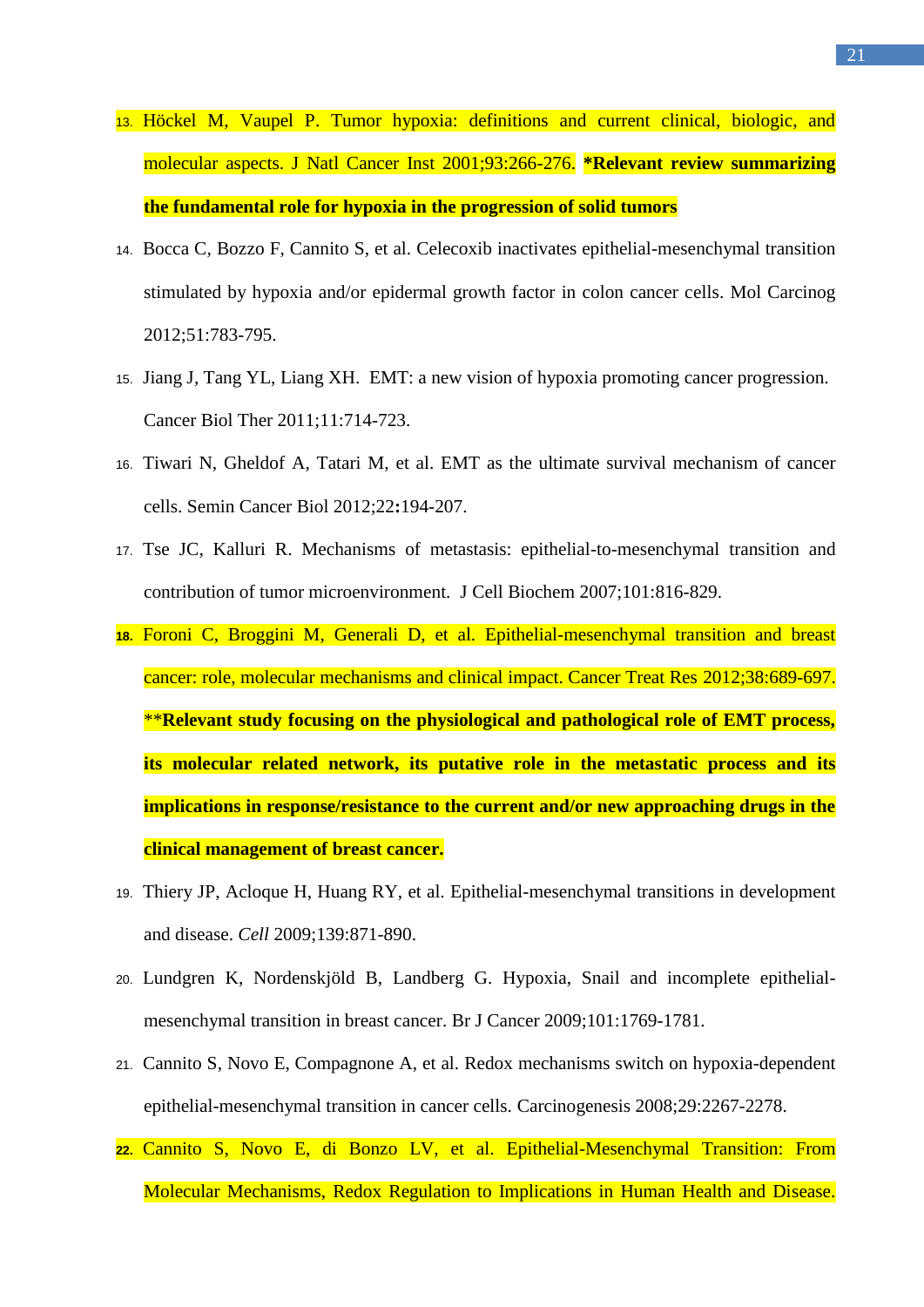Antioxid Redox Signal 2010;12:1383-1430. **\*Relevant review summarising the major relevant features of EMT and the signaling mechanisms that are known to regulate or affect the process, including the role for oxidative stress and reactive oxygen species (ROS)**

- 23. [Csiki I,](http://www.ncbi.nlm.nih.gov/pubmed?term=Csiki%20I%5BAuthor%5D&cauthor=true&cauthor_uid=16397226) [Yanagisawa](http://www.ncbi.nlm.nih.gov/pubmed?term=Yanagisawa%20K%5BAuthor%5D&cauthor=true&cauthor_uid=16397226) K, [Haruki N,](http://www.ncbi.nlm.nih.gov/pubmed?term=Haruki%20N%5BAuthor%5D&cauthor=true&cauthor_uid=16397226) et al. Thioredoxin-1 modulates transcription of cyclooxygenase-2 via hypoxia-inducible factor-1alpha in non-small cell lung cancer. Cancer Res 2006;66:143-150.
- **24.** [Kaidi A,](http://www.ncbi.nlm.nih.gov/pubmed?term=Kaidi%20A%5BAuthor%5D&cauthor=true&cauthor_uid=16818642) [Qualtrough D,](http://www.ncbi.nlm.nih.gov/pubmed?term=Qualtrough%20D%5BAuthor%5D&cauthor=true&cauthor_uid=16818642) [Williams AC,](http://www.ncbi.nlm.nih.gov/pubmed?term=Williams%20AC%5BAuthor%5D&cauthor=true&cauthor_uid=16818642) [et](http://www.ncbi.nlm.nih.gov/pubmed?term=Paraskeva%20C%5BAuthor%5D&cauthor=true&cauthor_uid=16818642) al. Direct transcriptional up-regulation of cyclooxygenase-2 by hypoxia-inducible factor (HIF)-1 promotes colorectal tumor cell survival and enhances HIF-1 transcriptional activity during hypoxia. Cancer Res 2006;66:6683-6691**.\*Relevant study outlining COX-2 as a direct target for HIF-1 in colorectal tumor cells, with implication for cancer cell survival and angiogenesis**
- 25. [Liu XH,](http://www.ncbi.nlm.nih.gov/pubmed?term=Liu%20XH%5BAuthor%5D&cauthor=true&cauthor_uid=8912844) [Rose DP.](http://www.ncbi.nlm.nih.gov/pubmed?term=Rose%20DP%5BAuthor%5D&cauthor=true&cauthor_uid=8912844) Differential expression and regulation of cyclooxygenase-1 and-2 in two human breast cancer cell lines. Cancer Res 1996;56:5125-5127.
- 26. [Novo E,](http://www.ncbi.nlm.nih.gov/pubmed?term=Novo%20E%5BAuthor%5D&cauthor=true&cauthor_uid=21959987) [Povero D,](http://www.ncbi.nlm.nih.gov/pubmed?term=Povero%20D%5BAuthor%5D&cauthor=true&cauthor_uid=21959987) [Busletta C,](http://www.ncbi.nlm.nih.gov/pubmed?term=Busletta%20C%5BAuthor%5D&cauthor=true&cauthor_uid=21959987) et al. [The biphasic nature of hypoxia-induced directional](http://www.ncbi.nlm.nih.gov/pubmed/21959987)  [migration of activated human hepatic stellate cells.](http://www.ncbi.nlm.nih.gov/pubmed/21959987) J Pathol 2012;226:588-597.
- 27. [Rezvani HR,](http://www.ncbi.nlm.nih.gov/pubmed?term=Rezvani%20HR%5BAuthor%5D&cauthor=true&cauthor_uid=17400550) [Dedieu S,](http://www.ncbi.nlm.nih.gov/pubmed?term=Dedieu%20S%5BAuthor%5D&cauthor=true&cauthor_uid=17400550) [North S,](http://www.ncbi.nlm.nih.gov/pubmed?term=North%20S%5BAuthor%5D&cauthor=true&cauthor_uid=17400550) et al. Hypoxia inducible factor 1α, a key factor in the keratinocyte response to UVB exposure*.* J Biol Chem 2007;282:16413*-*16422.
- 28. [Jope RS,](http://www.ncbi.nlm.nih.gov/pubmed?term=Jope%20RS%5BAuthor%5D&cauthor=true&cauthor_uid=15102436) [Johnson GV.](http://www.ncbi.nlm.nih.gov/pubmed?term=Johnson%20GV%5BAuthor%5D&cauthor=true&cauthor_uid=15102436) The glamour and gloom of glycogen synthase kinase-3*.* Trends Biochem Sci 2004;29:95*-*102.
- 29. [Chao YL,](http://www.ncbi.nlm.nih.gov/pubmed?term=Chao%20YL%5BAuthor%5D&cauthor=true&cauthor_uid=20609236) [Shepard CR,](http://www.ncbi.nlm.nih.gov/pubmed?term=Shepard%20CR%5BAuthor%5D&cauthor=true&cauthor_uid=20609236) [Wells A.](http://www.ncbi.nlm.nih.gov/pubmed?term=Wells%20A%5BAuthor%5D&cauthor=true&cauthor_uid=20609236) Breast carcinoma cells re-express E-cadherin during mesenchymal to epithelial reverting transition. [Mol Cancer](http://www.ncbi.nlm.nih.gov/pubmed/?term=Breast+carcinoma+cells+re-express+E-cadherin+during+mesenchymal+to+epithelial+reverting+transitionMol+Cancer.+2010%3B+9%3A+179.) 2010;9:179-197.
- 30. [Grochot-Przeczek A,](http://www.ncbi.nlm.nih.gov/pubmed?term=Grochot-Przeczek%20A%5BAuthor%5D&cauthor=true&cauthor_uid=21992109) [Dulak J,](http://www.ncbi.nlm.nih.gov/pubmed?term=Dulak%20J%5BAuthor%5D&cauthor=true&cauthor_uid=21992109) [Jozkowicz A.](http://www.ncbi.nlm.nih.gov/pubmed?term=Jozkowicz%20A%5BAuthor%5D&cauthor=true&cauthor_uid=21992109) Haem [oxygenase-1: non-canonical roles in](http://www.ncbi.nlm.nih.gov/pubmed/21992109)  [physiology and pathology.](http://www.ncbi.nlm.nih.gov/pubmed/21992109) Clin Sci (Lond) 2012;122:93-103.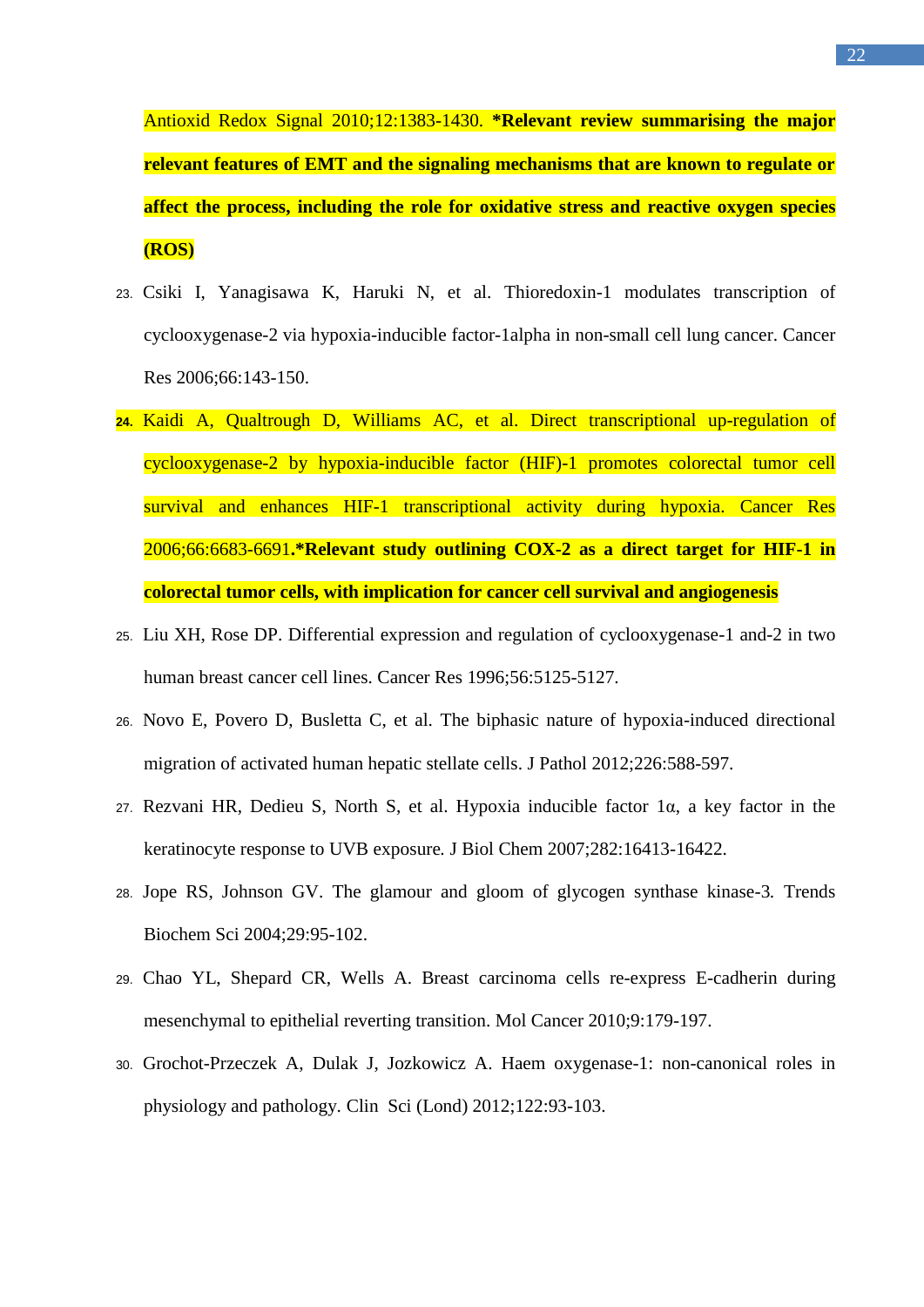- 31. [Maroni P,](http://www.ncbi.nlm.nih.gov/pubmed?term=Maroni%20P%5BAuthor%5D&cauthor=true&cauthor_uid=21069452) [Matteucci E,](http://www.ncbi.nlm.nih.gov/pubmed?term=Matteucci%20E%5BAuthor%5D&cauthor=true&cauthor_uid=21069452) [Luzzati A,](http://www.ncbi.nlm.nih.gov/pubmed?term=Luzzati%20A%5BAuthor%5D&cauthor=true&cauthor_uid=21069452) et al. [Nuclear co-localization and functional interaction](http://www.ncbi.nlm.nih.gov/pubmed/21069452)  of COX-2 and HIF-1α [characterize bone metastasis of human breast carcinoma.](http://www.ncbi.nlm.nih.gov/pubmed/21069452) Breast Cancer Res Treat 2011;129:433-450.
- 32. Bastid J. EMT [in carcinoma progression and dissemination: facts, unanswered questions,](http://www.ncbi.nlm.nih.gov/pubmed/22215472)  [and clinical considerations.](http://www.ncbi.nlm.nih.gov/pubmed/22215472) Cancer Metastasis Rev 2012;31:277-283.
- 33. Lu S, Yu G, Zhu Y, et al. Cyclooxygenase-2 overexpression in MCF-10F human breast epithelial cells inhibits proliferation, apoptosis and differentiation, and causes partial transformation. In J Cancer 2005;116:847-852.
- 34. [Francí C,](http://www.ncbi.nlm.nih.gov/pubmed?term=Franc%C3%AD%20C%5BAuthor%5D&cauthor=true&cauthor_uid=19440385) [Gallén M,](http://www.ncbi.nlm.nih.gov/pubmed?term=Gall%C3%A9n%20M%5BAuthor%5D&cauthor=true&cauthor_uid=19440385) [Alameda F,](http://www.ncbi.nlm.nih.gov/pubmed?term=Alameda%20F%5BAuthor%5D&cauthor=true&cauthor_uid=19440385) et al. Snail1 protein in the stroma as a new putative prognosis marker for colon tumours. PLoS One 2009;4:e5595.
- 35. [Blanco MJ,](http://www.ncbi.nlm.nih.gov/pubmed?term=Blanco%20MJ%5BAuthor%5D&cauthor=true&cauthor_uid=12082640) [Moreno-Bueno G,](http://www.ncbi.nlm.nih.gov/pubmed?term=Moreno-Bueno%20G%5BAuthor%5D&cauthor=true&cauthor_uid=12082640) [Sarrio D,](http://www.ncbi.nlm.nih.gov/pubmed?term=Sarrio%20D%5BAuthor%5D&cauthor=true&cauthor_uid=12082640) et al. Correlation of Snail expression with histological grade and lymph node status in breast carcinomas. Oncogene 2002;21:3241- 3246.
- **36.** [Moody SE,](http://www.ncbi.nlm.nih.gov/pubmed?term=Moody%20SE%5BAuthor%5D&cauthor=true&cauthor_uid=16169465) [Perez D,](http://www.ncbi.nlm.nih.gov/pubmed?term=Perez%20D%5BAuthor%5D&cauthor=true&cauthor_uid=16169465) [Pan TC,](http://www.ncbi.nlm.nih.gov/pubmed?term=Pan%20TC%5BAuthor%5D&cauthor=true&cauthor_uid=16169465) et al. The transcriptional repressor snail promotes mammary tumor recurrence*.* Cancer Cell 2005;8:197-209.\***Relevant clinical study that outlines that Snail expression levels are sufficient to promote mammary tumor recurrence in vivo, and that high levels of Snail predict decreased relapse-free survival in women with breast cancer**
- 37. [Doble BW,](http://www.ncbi.nlm.nih.gov/pubmed?term=Doble%20BW%5BAuthor%5D&cauthor=true&cauthor_uid=17587811) [Woodgett JR.](http://www.ncbi.nlm.nih.gov/pubmed?term=Woodgett%20JR%5BAuthor%5D&cauthor=true&cauthor_uid=17587811) Role of glycogen synthase kinase-3 in cell fate and epithelialmesenchymal transitions. Cells Tissues Organs 2007;185:73-84.
- 38. [Acloque H,](http://www.ncbi.nlm.nih.gov/pubmed?term=Acloque%20H%5BAuthor%5D&cauthor=true&cauthor_uid=19487820) [Adams MS,](http://www.ncbi.nlm.nih.gov/pubmed?term=Adams%20MS%5BAuthor%5D&cauthor=true&cauthor_uid=19487820) [Fishwick K,](http://www.ncbi.nlm.nih.gov/pubmed?term=Fishwick%20K%5BAuthor%5D&cauthor=true&cauthor_uid=19487820) et al. Epithelial-mesenchymal transitions: the importance of changing cell state in development and disease*.* J Clin Invest 2009;119:1438- 1449.
- 39. [Zhou BP,](http://www.ncbi.nlm.nih.gov/pubmed?term=Zhou%20BP%5BAuthor%5D&cauthor=true&cauthor_uid=15448698) [Deng J,](http://www.ncbi.nlm.nih.gov/pubmed?term=Deng%20J%5BAuthor%5D&cauthor=true&cauthor_uid=15448698) [Xia W,](http://www.ncbi.nlm.nih.gov/pubmed?term=Xia%20W%5BAuthor%5D&cauthor=true&cauthor_uid=15448698) et al. Dual regulation of Snail by GSK-3beta-mediated phosphorylation in control of epithelial-mesenchymal transition. Nat Cell Biol 2004;6:931- 940.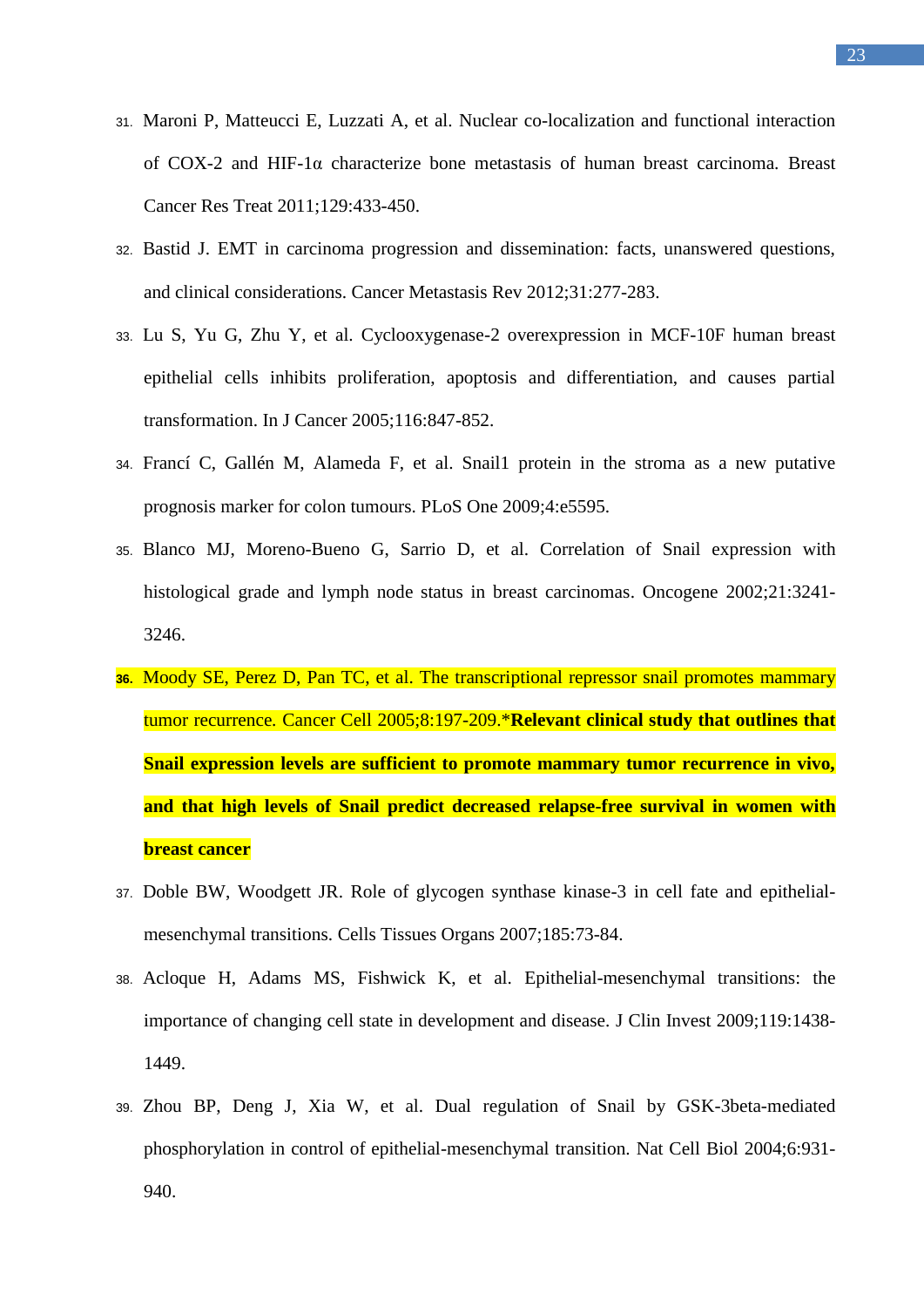- 40. [Greenhough A,](http://www.ncbi.nlm.nih.gov/pubmed?term=Greenhough%20A%5BAuthor%5D&cauthor=true&cauthor_uid=19136477) [Smartt HJ,](http://www.ncbi.nlm.nih.gov/pubmed?term=Smartt%20HJ%5BAuthor%5D&cauthor=true&cauthor_uid=19136477) [Moore AE,](http://www.ncbi.nlm.nih.gov/pubmed?term=Moore%20AE%5BAuthor%5D&cauthor=true&cauthor_uid=19136477) et al. The COX-2/PGE<sub>2</sub> pathway: key roles in the hallmarks of cancer and adaptation to the tumour microenvironment. Carcinogenesis 2009;30:377-386. \***Relevant study focusing on the emerging regulators of COX– prostaglandin signaling and novel roles for COX-2/PGE<sup>2</sup> signaling in the tumour microenvironment.**
- 41. [Smirnova T,](http://www.ncbi.nlm.nih.gov/pubmed?term=Smirnova%20T%5BAuthor%5D&cauthor=true&cauthor_uid=21725367) [Zhou ZN,](http://www.ncbi.nlm.nih.gov/pubmed?term=Zhou%20ZN%5BAuthor%5D&cauthor=true&cauthor_uid=21725367) [Flinn RJ,](http://www.ncbi.nlm.nih.gov/pubmed?term=Flinn%20RJ%5BAuthor%5D&cauthor=true&cauthor_uid=21725367) et al. Phosphoinositide 3-kinase signaling is critical for ErbB3-driven breast cancer cell motility and metastasis. Oncogene 2012;31:706-715.
- 42. [Liu XH,](http://www.ncbi.nlm.nih.gov/pubmed?term=Liu%20XH%5BAuthor%5D&cauthor=true&cauthor_uid=12401798) [Kirschenbaum A,](http://www.ncbi.nlm.nih.gov/pubmed?term=Kirschenbaum%20A%5BAuthor%5D&cauthor=true&cauthor_uid=12401798) [Lu M,](http://www.ncbi.nlm.nih.gov/pubmed?term=Lu%20M%5BAuthor%5D&cauthor=true&cauthor_uid=12401798) et al. Prostaglandin E<sub>2</sub> Induces Hypoxia-inducible Factor-1α Stabilization and Nuclear Localization in a Human Prostate Cancer Cell Line. J Biol Chem 2002;277:50081-50086.
- 43. [Brahimi-Horn MC,](http://www.ncbi.nlm.nih.gov/pubmed?term=Brahimi-Horn%20MC%5BAuthor%5D&cauthor=true&cauthor_uid=18026916) [Chiche J,](http://www.ncbi.nlm.nih.gov/pubmed?term=Chiche%20J%5BAuthor%5D&cauthor=true&cauthor_uid=18026916) [Pouysségur J.](http://www.ncbi.nlm.nih.gov/pubmed?term=Pouyss%C3%A9gur%20J%5BAuthor%5D&cauthor=true&cauthor_uid=18026916) Hypoxia and cancer. J Mol Med 2007;85:1301- 1307.
- 44. [Rankin EB,](http://www.ncbi.nlm.nih.gov/pubmed?term=Rankin%20EB%5BAuthor%5D&cauthor=true&cauthor_uid=18259193) [Giaccia AJ.](http://www.ncbi.nlm.nih.gov/pubmed?term=Giaccia%20AJ%5BAuthor%5D&cauthor=true&cauthor_uid=18259193) The role of hypoxia-inducible factors in tumorigenesis. Cell Death & Differ 2008;15:678-685.
- **45.** [Giannoni E,](http://www.ncbi.nlm.nih.gov/pubmed?term=Giannoni%20E%5BAuthor%5D&cauthor=true&cauthor_uid=21929373) [Parri M,](http://www.ncbi.nlm.nih.gov/pubmed?term=Parri%20M%5BAuthor%5D&cauthor=true&cauthor_uid=21929373) [Chiarugi P.](http://www.ncbi.nlm.nih.gov/pubmed?term=Chiarugi%20P%5BAuthor%5D&cauthor=true&cauthor_uid=21929373) EMT [and oxidative stress: a bidirectional interplay](http://www.ncbi.nlm.nih.gov/pubmed/21929373)  [affecting tumor malignancy.](http://www.ncbi.nlm.nih.gov/pubmed/21929373) Antioxid Redox Signal 2012;16:1248-1263. **\*Relevant review outlining the concept that intracellular ROS may regulate EMT through a mechanism involving HIF-1 and COX-2.**
- 46. [Giannoni E,](http://www.ncbi.nlm.nih.gov/pubmed?term=Giannoni%20E%5BAuthor%5D&cauthor=true&cauthor_uid=20699369) [Bianchini F,](http://www.ncbi.nlm.nih.gov/pubmed?term=Bianchini%20F%5BAuthor%5D&cauthor=true&cauthor_uid=20699369) [Masieri L,](http://www.ncbi.nlm.nih.gov/pubmed?term=Masieri%20L%5BAuthor%5D&cauthor=true&cauthor_uid=20699369) et al. Reciprocal activation of prostate cancer cells and cancer-associated fibroblasts stimulates epithelial-mesenchymal transition and cancer stemness. Cancer Res 2010;70:6945-6956.
- 47. [Giannoni E,](http://www.ncbi.nlm.nih.gov/pubmed?term=Giannoni%20E%5BAuthor%5D&cauthor=true&cauthor_uid=21235356) [Bianchini F,](http://www.ncbi.nlm.nih.gov/pubmed?term=Bianchini%20F%5BAuthor%5D&cauthor=true&cauthor_uid=21235356) [Calorini L,](http://www.ncbi.nlm.nih.gov/pubmed?term=Calorini%20L%5BAuthor%5D&cauthor=true&cauthor_uid=21235356) [et](http://www.ncbi.nlm.nih.gov/pubmed?term=Chiarugi%20P%5BAuthor%5D&cauthor=true&cauthor_uid=21235356) al. Cancer associated fibroblasts exploit reactive oxygen species through a proinflammatory signature leading to epithelial mesenchymal transition and stemness. Antioxid Redox Signal 2011;14:2361-2371.
- 48. [Hou Z,](http://www.ncbi.nlm.nih.gov/pubmed?term=Hou%20Z%5BAuthor%5D&cauthor=true&cauthor_uid=21310944) [Falcone DJ,](http://www.ncbi.nlm.nih.gov/pubmed?term=Falcone%20DJ%5BAuthor%5D&cauthor=true&cauthor_uid=21310944) [Subbaramaiah K,](http://www.ncbi.nlm.nih.gov/pubmed?term=Subbaramaiah%20K%5BAuthor%5D&cauthor=true&cauthor_uid=21310944) [et](http://www.ncbi.nlm.nih.gov/pubmed?term=Dannenberg%20AJ%5BAuthor%5D&cauthor=true&cauthor_uid=21310944) al. Macrophages induce COX-2 expression in breast cancer cells: Role of IL-1beta autoamplification. Carcinogenesis 2011;32:695-702.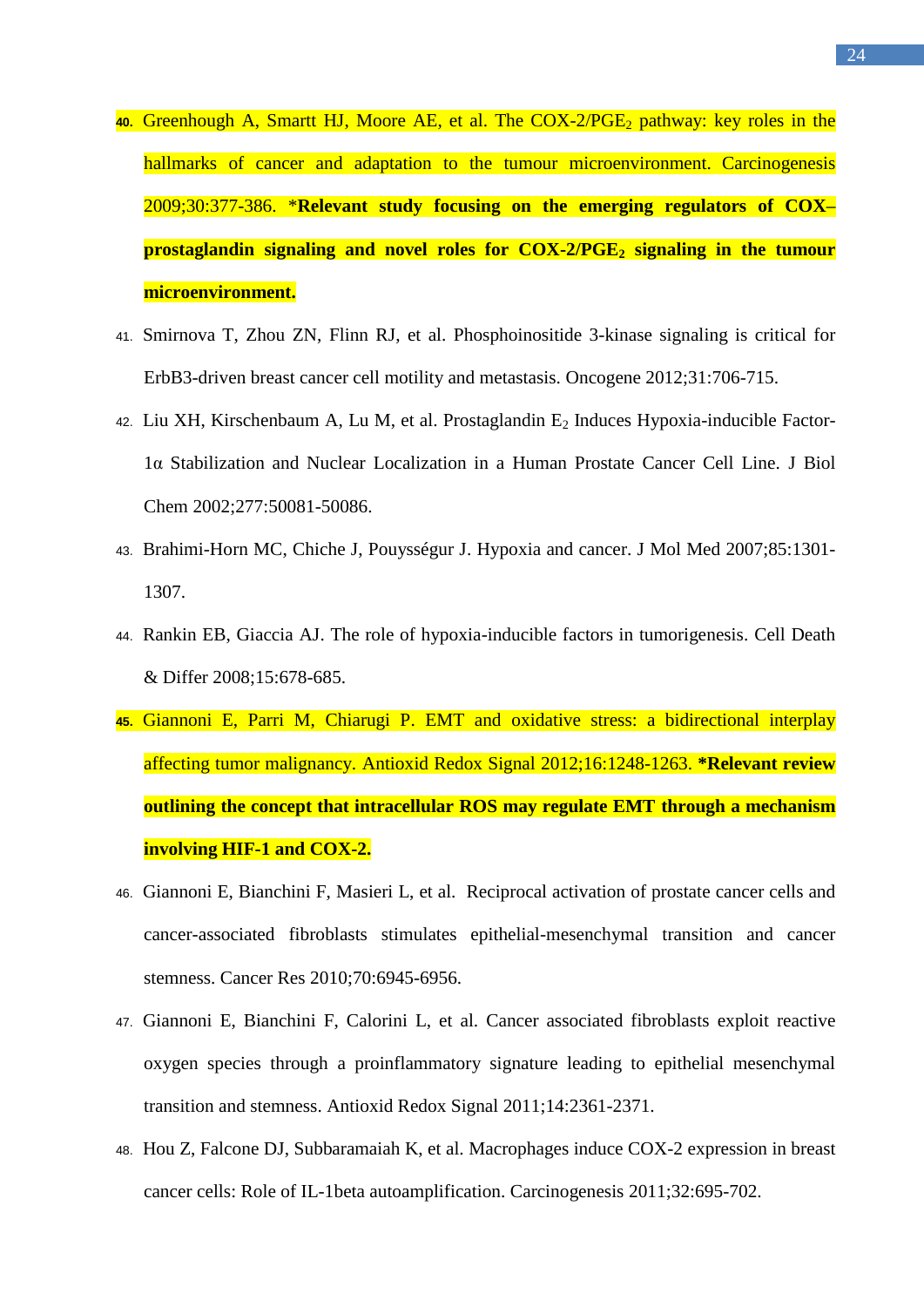49. [Subbaramaiah K,](http://www.ncbi.nlm.nih.gov/pubmed?term=Subbaramaiah%20K%5BAuthor%5D&cauthor=true&cauthor_uid=12559775) [Dannenberg AJ.](http://www.ncbi.nlm.nih.gov/pubmed?term=Dannenberg%20AJ%5BAuthor%5D&cauthor=true&cauthor_uid=12559775) Cyclooxygenase 2: a molecular target for cancer prevention and treatment. Trends Pharmacol Sci 2003;24:96-102.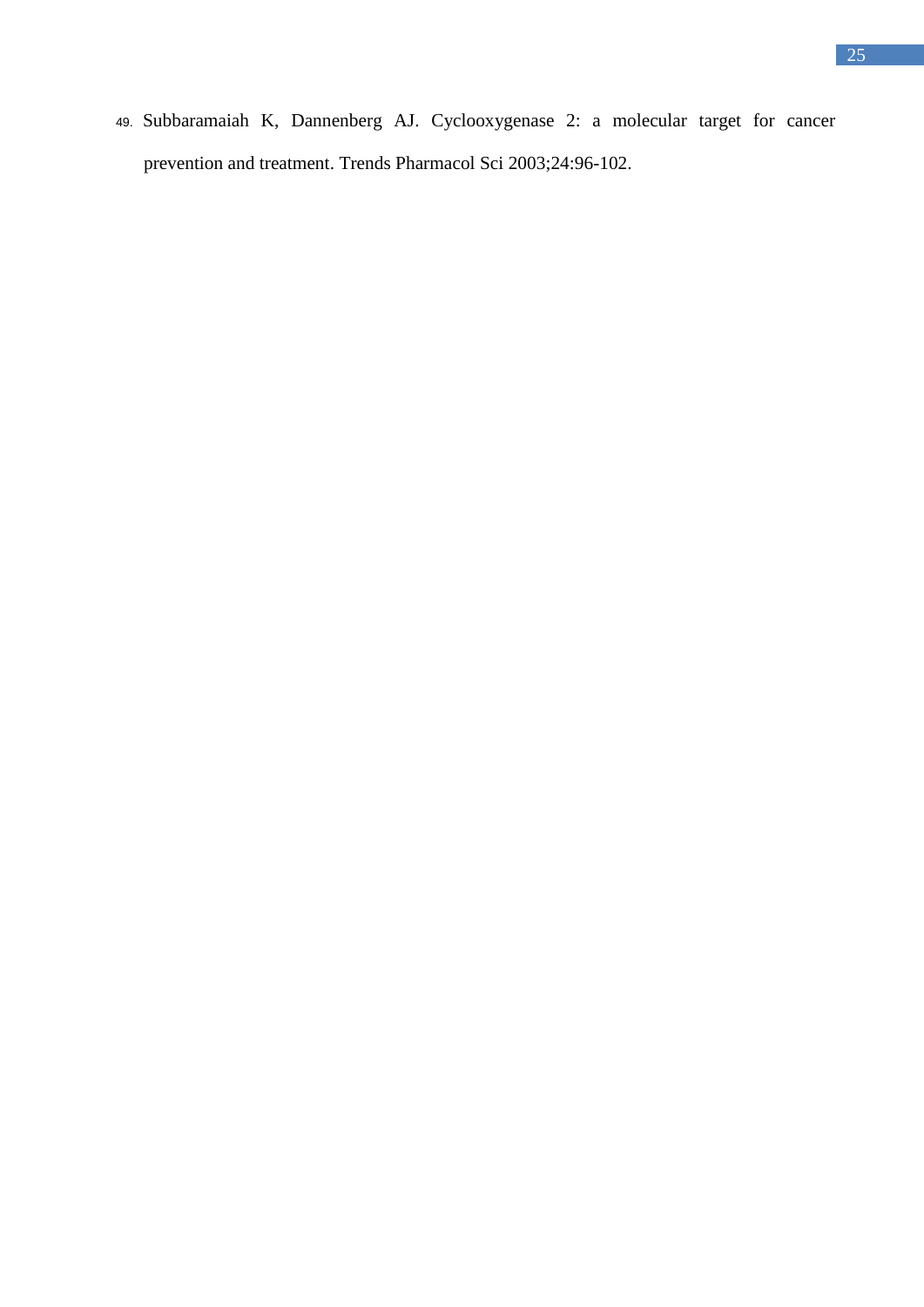#### **8. TITLES AND LEGENDS TO FIGURES**

**FIGURE 1**: COX-2 expression, subcellular localization and activity.

MCF-7 cells were transiently transfected by employing X-treme GENE HP DNA transfection reagent.

**A**: Cell viability was assessed by the trypan blue exclusion test after 48 h from the transfection. Results are expressed as viable cell number/ml and represent mean  $\pm$  S.D. of three independent experiments, each performed in triplicate.

**B**: COX-2 protein expression levels were analyzed by western blotting. Total cell lysates were incubated with polyclonal antibody for COX-2 and then with HRP-conjugated secondary antibody. The blot shown is representative of three independent experiments.

**C**: COX-2 immune reactivity was detected in MCF-7 cells exposed to anti-COX-2 polyclonal primary antibody followed by anti-mouse Cy3-conjugated secondary antibody. To detect nuclei the cells were stained with Hoechst. The images show the overlaid pictures  $(400 \times$  final magnification) and are representative of three independent experiments.

**D**: COX-2 activity was detected by measuring the amounts of  $PGE_2$  in cell culture medium as described in Materials and Methods. Data are expressed as  $pg/ml PGE<sub>2</sub>$  and represent mean  $\pm$  S.D. of three independent experiments, each performed in triplicate.

**FIGURE 2**: Expression and subcellular localization of EMT markers in MCF-7 cells under normoxic condition.

**A**: Total cell lysates were analyzed by western blotting to determine the expression levels of Ecadherin, β-catenin, N-cadherin, vimentin and SNAI1. The optical density of the bands was determined by densitometry, normalized with respect to that of the corresponding β-actin band and expressed as arbitrary units relative to the control (S.D. < 10%). The data are representative of three independent experiments.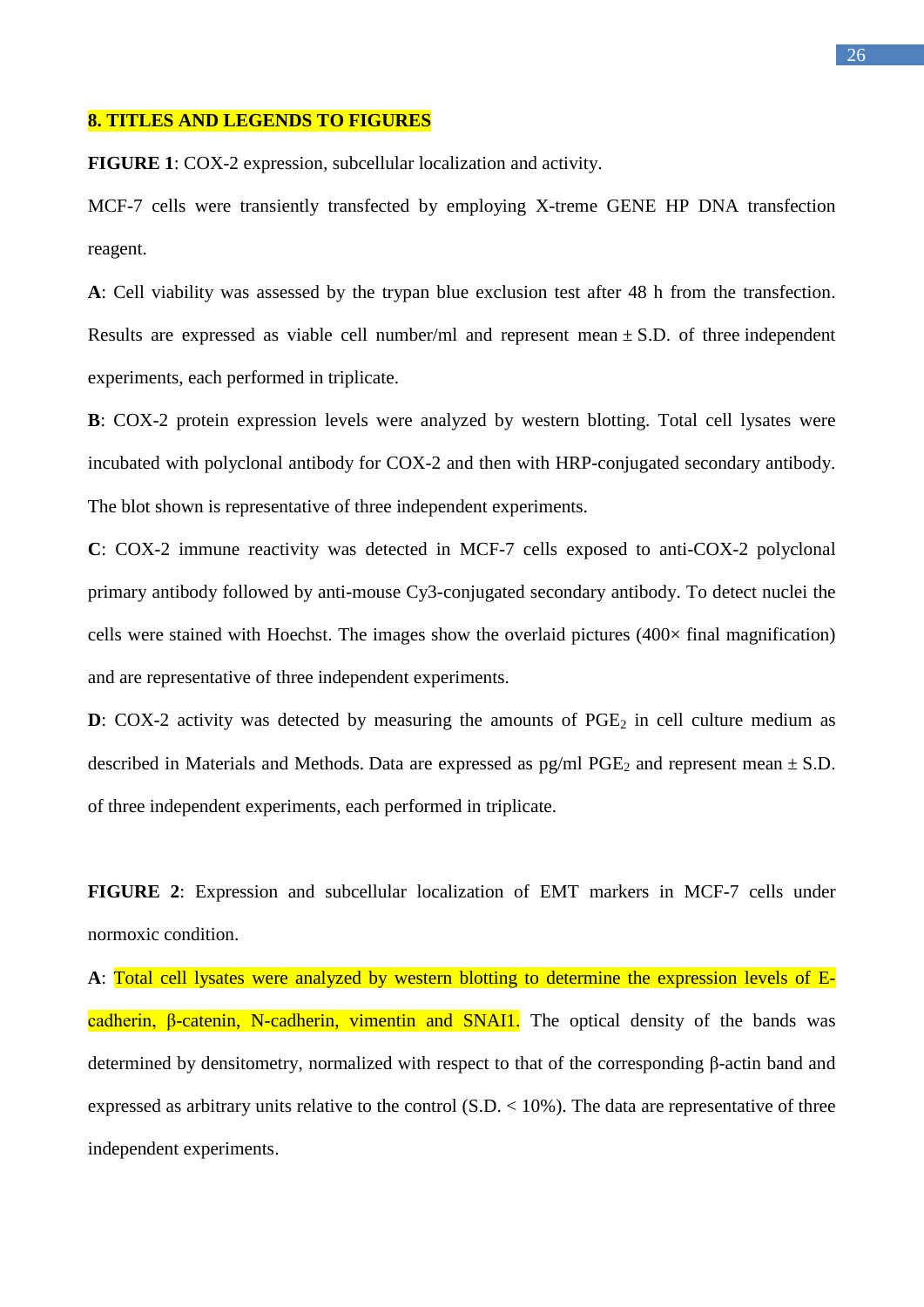**B**: The cells were fixed and exposed to anti-E-cadherin, β-catenin, N-cadherin and SNAI1 primary antibody followed by proper Cy3-conjugated secondary antibody. To detect nuclei the cells were stained with Hoechst. The images show the overlaid pictures  $(400 \times$  final magnification) and are representative of three independent experiments.

**FIGURE 3:** Analysis of COX-2 related signaling pathway and invasive ability.

**A:** Total cell lysates were analyzed by western blotting to determine the expression levels of p-Akt  $p$ -ERK1/2 and  $p$ -GSK3 $\beta$ . The optical density of the bands was determined by densitometry, normalized with respect to that of the corresponding Akt,  $ERK1/2$  or β-actin band and expressed as arbitrary units relative to the control  $(S.D. < 10\%)$ . The data are representative of three independent experiments.

**B**: Matrigel invasion was evaluated by employing Boyden chamber's assay; each filter was examined with a Zeiss microscope (400x final magnification) and the number of cells able to invade the matrigel was counted. Data are expressed as the number of cells per high-magnification field and represent the mean of three independent experiments, each performed in triplicate (bars, S.D.). \**p*<0.01 *versus* values in MCF-7 parental cells (control).

**C**: MMP-9 release was determined by gelatin zymography of cell-free supernatants obtained from MCF-7 cells maintained for 24 h under normoxic condition. The zymogram shown is representative of three independent experiments. Gelatinase activity was estimated by densitometry and expressed as arbitrary units relative to normoxic control (S.D. < 10%).

**FIGURE 4**: Effect of celecoxib on cell viability, EMT induction and invasive ability.

Control and transfected MCF-7 cells were incubated for 24 h in the absence or in the presence of celecoxib at the indicated concentrations.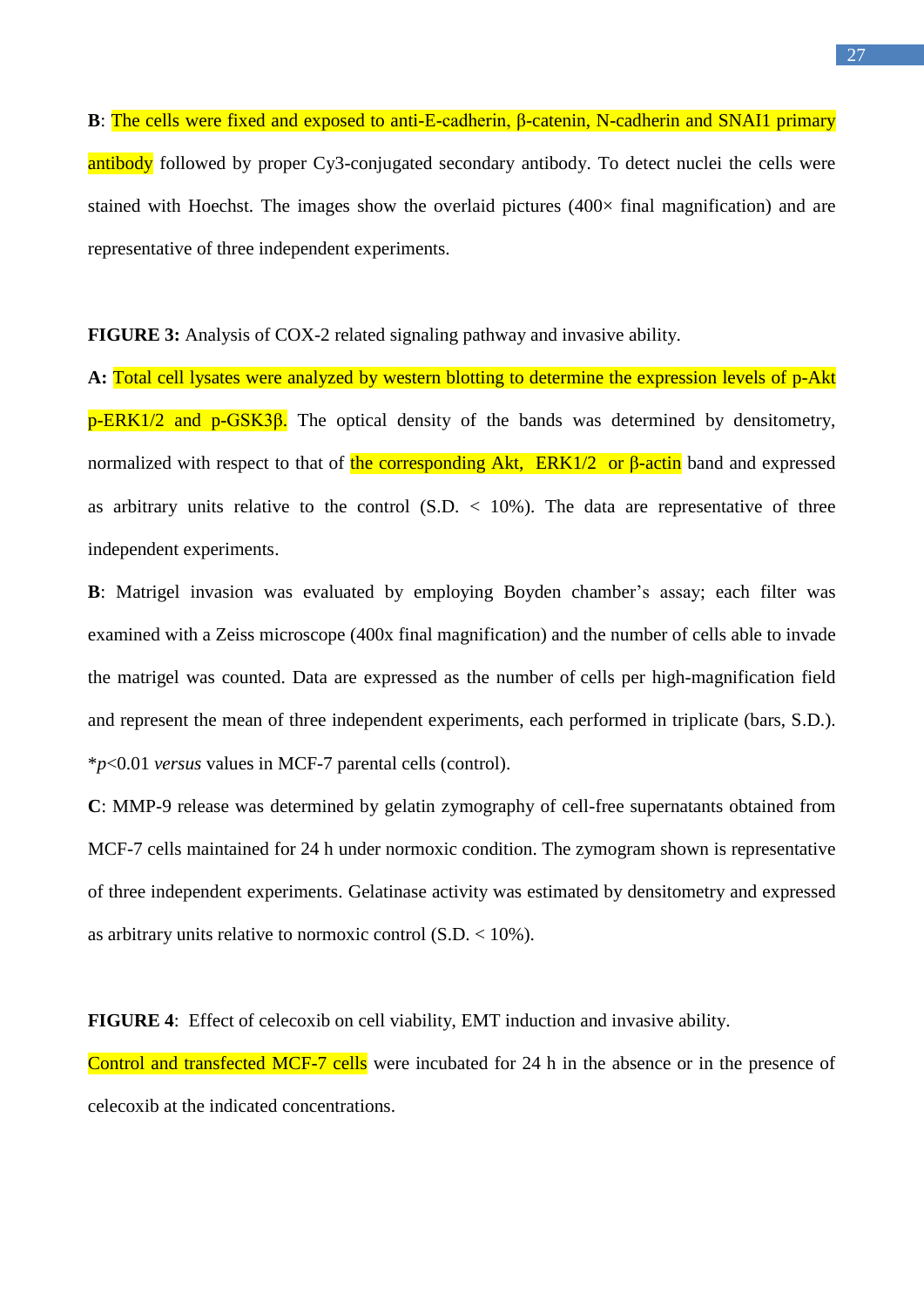**A,B**: Cell viability was assessed by the trypan blue exclusion test in control (**A**) and transfected (**B**) MCF-7 cells. Results are expressed as number of viable cells/ml and values represent mean  $\pm$  S.D. of three independent experiments, each performed in triplicate.

\* *p*<0.05, \*\* *p*<0.001 *versus* values in respective control.

**C:** Total cell lysates were analyzed by western blotting to determine levels of COX-2, E-cadherin, ß-catenin and N-cadherin. The optical density of the bands was determined by densitometry, normalized with respect to that of the corresponding  $\beta$ -actin band and expressed as arbitrary units relative to the control (S.D. < 10%). The data are representative of three independent experiments.

**D**: Matrigel invasion was evaluated by employing Boyden chamber's assay; each filter was examined with a Zeiss microscope (400x final magnification) and the number of cells able to invade the matrigel was counted. Data are expressed as the number of cells per high-magnification field and represent the mean of three independent experiments, each performed in triplicate (bars, S.D.).

\**p*<0.001 *versus* values in control cells; § *p*<0.05, §§ *p*<0.01 *versus* values in transfected cells

**FIGURE 5:** Effect of hypoxia on EMT induction and invasive ability in **control and transfected** MCF-7 cells.

**A, B**: Control (**A**) and transfected (**B**) MCF-7 cells were incubated for 0 h (control), 2 h, 4 h, 8 h and 24 h under hypoxic conditions. Total cell lysates were analyzed by western blotting to determine levels of HIF-1α, β-catenin, E-cadherin, N-cadherin and COX-2. The optical density of the bands was determined by densitometry, normalized with respect to that of the corresponding βactin band and expressed as arbitrary units relative to the control  $(S.D. < 10\%)$ . The data are representative of three independent experiments.

**C**: Control and transfected MCF-7 cells were incubated for 24 h under hypoxic conditions. Matrigel invasion was evaluated by employing Boyden chamber's assay; each filter was examined with a Zeiss microscope (400x final magnification) and the number of cells able to invade the matrigel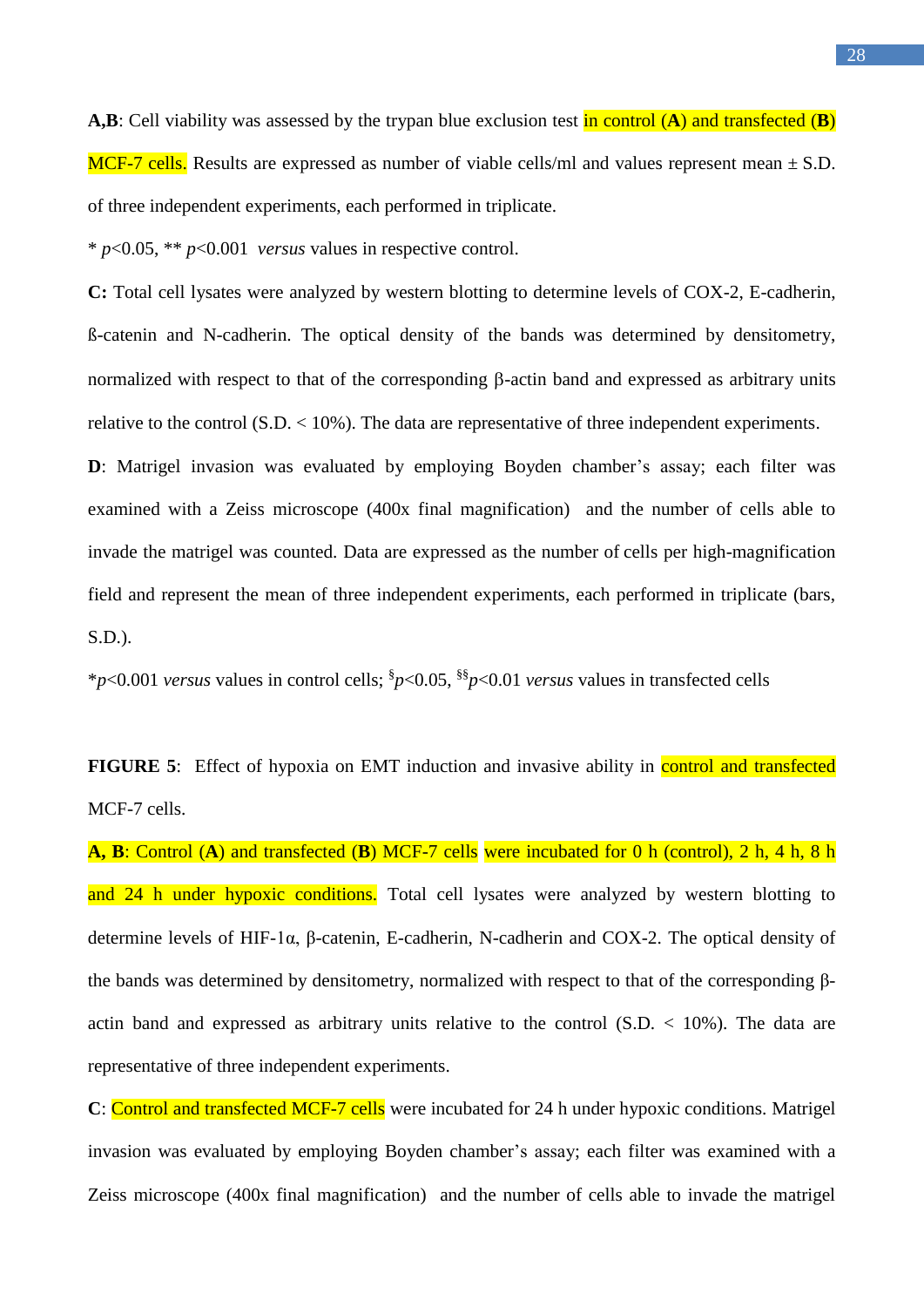29

was counted. Data are expressed as the number of cells per high-magnification field and represent the mean of three independent experiments, each performed in triplicate (bars, S.D.).  $*_{p}$ <0.01 *versus* values in normoxic control cells.

**D**: Control and transfected MCF-7 cells were incubated for 24 h under normoxic and hypoxic conditions. MMP-9 release was determined by gelatin zymography of cell-free supernatants. The zymograms shown are representative of three independent experiments. Gelatinase activity was estimated by densitometry and expressed as arbitrary units relative to normoxic control (S.D. < 10%).

**FIGURE 6**: Effect of hypoxia on EMT induction and invasive ability in MDA-MB-231 cells.

**A**: MDA-MB-231 cells were incubated for 0 h (control), 2 h, 4 h, 8 h and 24 h under hypoxic conditions. Total cell lysates were analyzed by western blotting to determine levels of HIF-1 $\alpha$ , COX-2, β-catenin and N-cadherin. The optical density of the bands was determined by densitometry, normalized with respect to that of the corresponding β-actin band and expressed as arbitrary units relative to the control  $(S.D. < 10\%)$ . The data are representative of three independent experiments.

**B**: The cells were incubated for 24 h under normoxic and hypoxic conditions. Matrigel invasion was evaluated by employing Boyden chamber's assay; each filter was examined with a Zeiss microscope (400x final magnification) and the number of cells able to invade the matrigel was counted. Data are expressed as the number of cells per high-magnification field and represent the mean of three independent experiments, each performed in triplicate (bars, S.D.).

\**p*<0.01 *versus* values in normoxic control cells.

**C**: The cells were incubated for 24 h under normoxic and hypoxic conditions. MMP-2 and -9 release was determined by gelatin zymography of cell-free supernatants. The zymograms shown are representative of three independent experiments. Gelatinase activity was estimated by densitometry and expressed as arbitrary units relative to normoxic control  $(S.D. < 10\%)$ .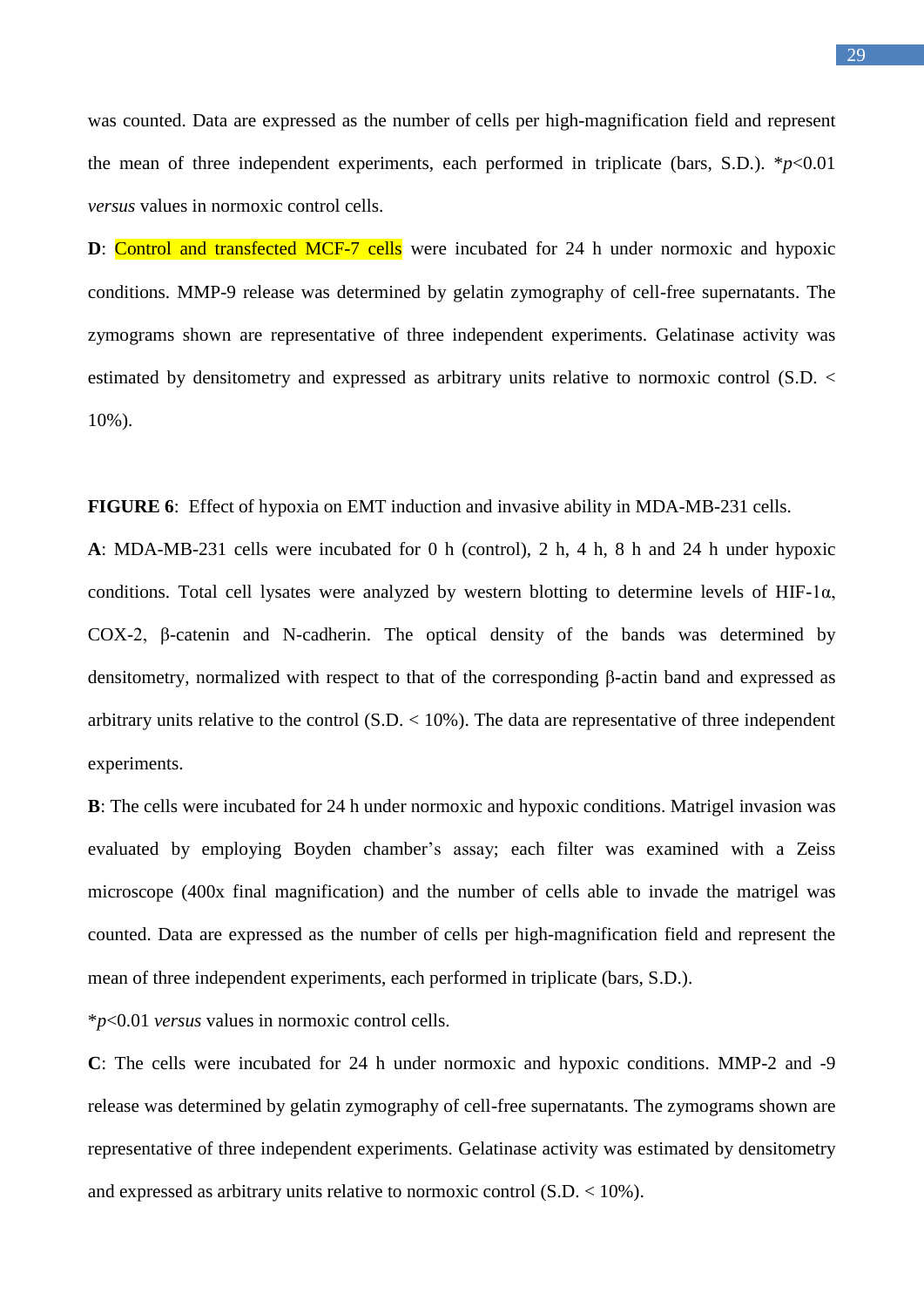30

**FIGURE 7**. Intracellular generation of ROS and heme oxygenase-1 expression in MDA-MB-231 cells.

**A:** Generation of intracellular ROS was detected by the semi-quantitative technique based on the use of 2′,7′-dichlorodihydrofluorescein diacetate (DCFH-DA) in MDA-MB-231 control cells, in MDA-MB-231 cells treated for 15 min with 50  $\mu$ M H<sub>2</sub>O<sub>2</sub> (positive control) and in MDA-MB-231 cells exposed for 4 h to celecoxib at 10 and 25 µM concentrations. For any condition, the image is obtained by digital overlay of phase contrast image with DCFH-DA positive image. Data in bar graph are expressed as number of fluorescent cells for field and represent the mean  $\pm$  S.D. of three independent experiments. \**p*<0.01 *versus* values in control cells.

**B:** Heme oxygenase-1 expression was analyzed by western blotting. MDA-MB-231 cells were treated or not for 30 min with 50  $\mu$ M H<sub>2</sub>O<sub>2</sub> (positive control) or with celecoxib for 24 h at 10 and 25 µM concentrations. Total cell lysates were incubated with polyclonal antibody for HO-1 followed by HRP-conjugated secondary antibody. The optical density of the bands was determined by densitometry, normalized with respect to that of the corresponding β-actin band and expressed as arbitrary units relative to the control  $(S.D. < 10\%)$ . The data are representative of three independent experiments.

**FIGURE 8**. Expression of COX-2, EMT markers and heme oxygenase-1 in normal breast tissue and ductal breast cancer (G2, score 7, Elston-Ellis).

Immunohistochemical analysis was performed on serial sections from paraffin-included normal  $(n=3)$  breast tissues and breast cancer  $(n=12)$  specimens using rabbit polyclonal antibodies against COX-2, E-cadherin, HIF-2α, SNAI1 and HO-1. Immunohistochemical reactions were visualized by 3′-diaminobenzidine tetrahydrochloride as chromogen substrate. Nuclei were counterstained with hematoxylin. Original magnification as indicated.